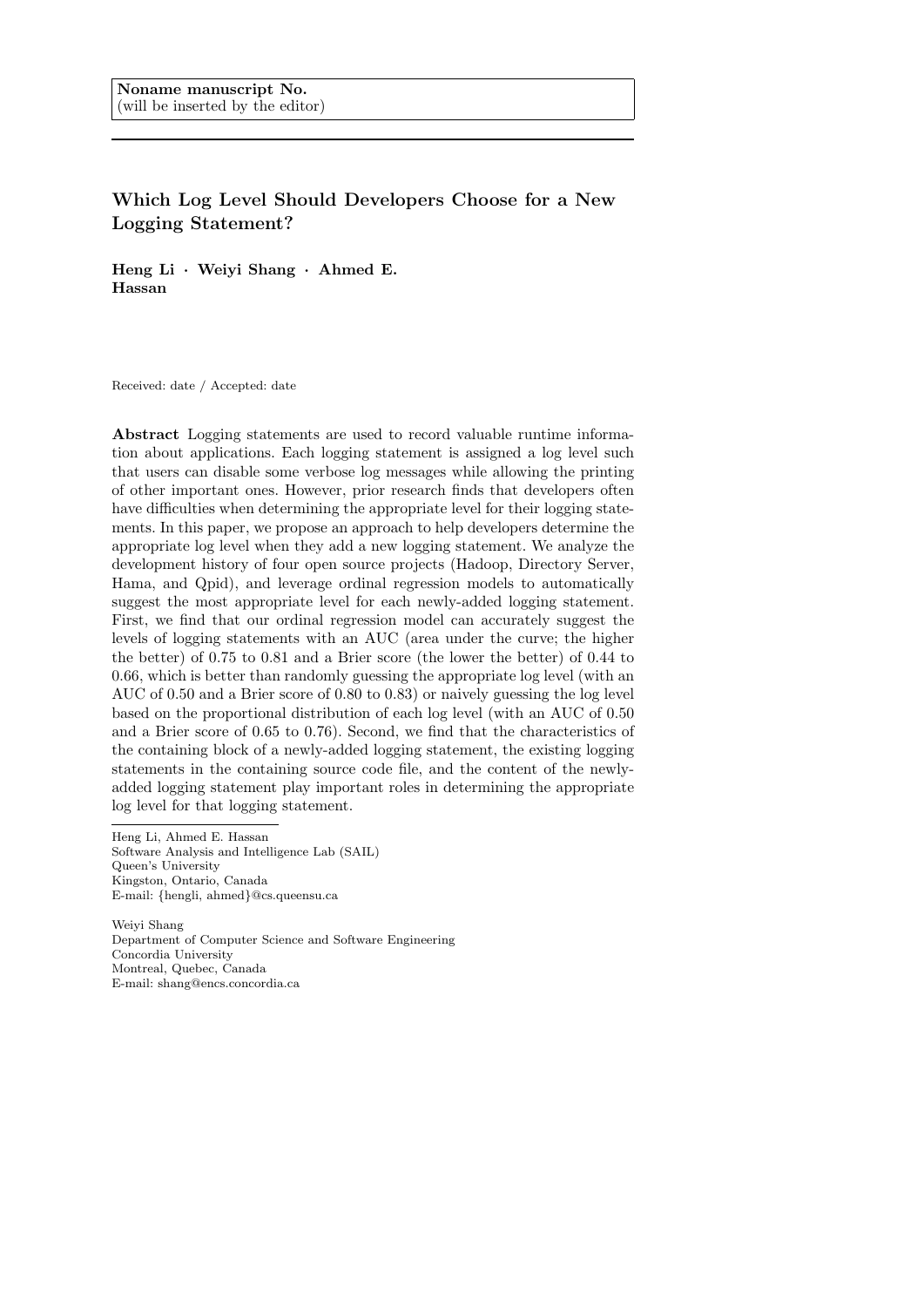## 1 Introduction

Logs are widely used by software developers to record valuable run-time information about software systems. Logs are produced by logging statements that developers insert into the source code. A logging statement, as shown below, typically specifies a log level (e.g., debug/info/warn/error/fatal), a static text and one or more variables (Fu  $et$   $al., 2014$ ; Gülcü and Stark, 2003; Yuan  $et$   $al.,$ 2012b).

# $logger_error('static text" + variable);$

However, appropriate logging is difficult to reach in practice. Both logging too little and logging too much is undesirable (Fu et al., 2014). Logging too little may result in the lack of runtime information that is crucial for understanding software systems and diagnosing field issues (Yuan et al., 2012a,c). On the other hand, logging too much may lead to system runtime overhead and cost software practitioners' effort to maintain these logging statements (Fu et al., 2014). Too many logs may contain noisy information that becomes a burden for developers during failure diagnosis (Yuan et al., 2014).

The mechanism of "log levels" allows developers and users to specify the appropriate amount of logs to print during the execution of the software. Using log levels, developers and users can enable the printing of logs for critical events (e.g., errors), while suppressing logs for less critical events (e.g., bookkeeping events) (Gülcü and Stark, 2003). Log levels are beneficial for both developers and users to trade-off the rich information in logs with their associated overhead. Common logging libraries such as Apache Log4j<sup>1</sup>, Apache Commons Logging<sup>2</sup> and SLF4J<sup>3</sup> typically support six log levels, including trace, debug, info, warn, error, and fatal. The log levels are ordered by the verbosity level of a logged event: "trace" is the most verbose level and "fatal" is the least verbose level. Users can control the verbosity level of logging statements to be printed out during execution. For example, if a user sets the verbosity level to be printed at the "warn" level, it means that only the logging statements with the "warn" level or with a log level that is less verbose than "warn" ("error" and "fatal") would be printed out.

Prior research finds that developers often have difficulties when estimating the cost and benefit of each log level, and spend much effort on adjusting the levels of logs (Yuan *et al.*, 2012b). Oliner *et al.* (2012) explains this issue by arguing that developers rarely have complete knowledge of how the code will ultimately be used. For example, JIRA issues HADOOP-10274<sup>4</sup> and  $HADOOP-10015<sup>5</sup>$  are both about an inappropriate choice of log level. The logging statement was initially added with an error level. However, the log level of the logging statement was later changed to the warn level (see code

<sup>5</sup> https://issues.apache.org/jira/browse/HADOOP-10015

<sup>1</sup> http://logging.apache.org/log4j/2.x

 $^2\,$ http://commons.apache.org/proper/commons-logging

<sup>3</sup> http://www.slf4j.org

<sup>4</sup> https://issues.apache.org/jira/browse/HADOOP-10274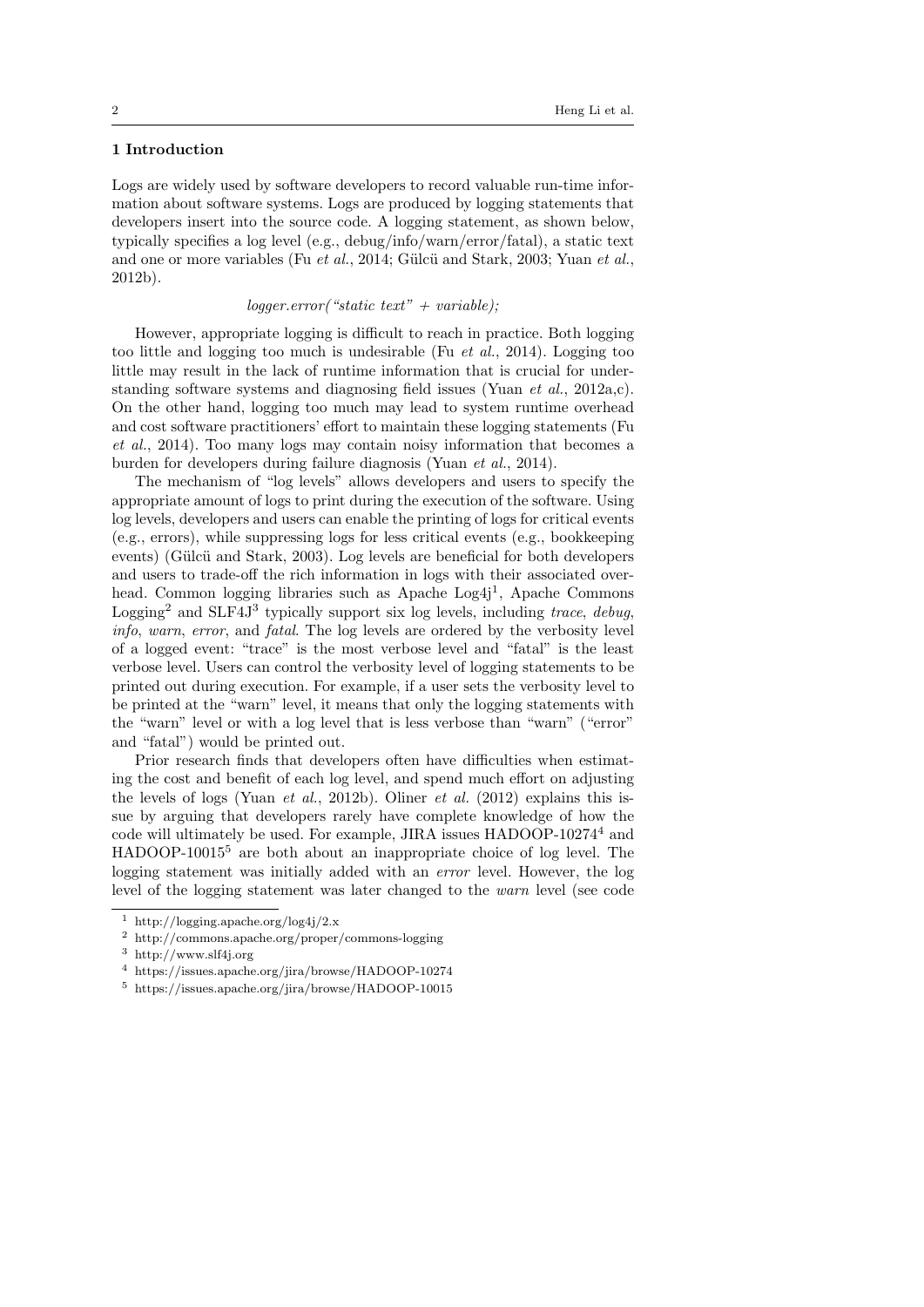patch in Listing 1), as it was argued that "the error may not really be an error if client code can handle it" (HADOOP-10274); the log level of the same logging statement was finally changed to the debug level (see patch in Listing 2) after active discussions among the stakeholders (Hadoop-10015). The discussion involved eight people to decide on the most appropriate log level of the logging statement and to make the code changes. Besides, as detailed in the "Discussion" section (see Section 5), we observe 491 logging statements in the studied projects that experienced at least a subsequent log level change after their initial commits. These observations indicate that developers do maintain and update log levels over the lifetime of a project.

Listing 1 Patch for JIRA issue HADOOP-10274 (svn commit number: 1561934).

```
} catch (PrivilegedActionException pae) {
 Throwable cause = pae.getCause();
- LOG.error("PriviledgedActionException as:"+this+" cause:"+cause);
+ LOG.warn("PriviledgedActionException as:"+this+" cause:"+cause);
```
Listing 2 Patch for JIRA issue HADOOP-10015 (svn commit number: 1580977).

```
} catch (PrivilegedActionException pae) {
 Throwable cause = pae.getCause();
- LOG.warn("PriviledgedActionException as:"+this+" cause:"+cause);
 if (LOG.isDebugEnabled()) {
  LOG.debug("PrivilegedActionException as:" + this + " cause:" + cause);
\rightarrow
```
To the best of our knowledge, there exists no prior research regarding log level guidelines. Yuan et al. (2012b) build a simple log level checker to detect inconsistent log levels. Their checker is based on the assumption that if the logging code within two similar code snippets have inconsistent log levels, at least one of them is likely to be incorrect. In other words, the checker only detects inconsistent levels but does not suggest the most appropriate log levels.

In this paper, we propose an automated approach to help developers determine the most appropriate log level when adding a logging statement. Admittedly, it is hard, if not impossible, to evaluate whether the log level of a logging statement is correct, because different projects would have different logging requirements. However, we believe that it is a good practice for a single project to follow a consistent approach for setting the log level for its logging statements. In this paper, we assume that in most cases developers of a project can keep consistent logging practices, and we define "appropriateness" of a log level as whether the log level is consistent with the common practice of choosing a log level within a project.

Our preliminary study shows that logging statements have a different distribution of log levels across the different containing code blocks, and particularly, in different types of exception handling blocks. Based on our preliminary study and our intuition, we choose a set of software metrics and build ordinal regression models to automatically suggest the most appropriate level for a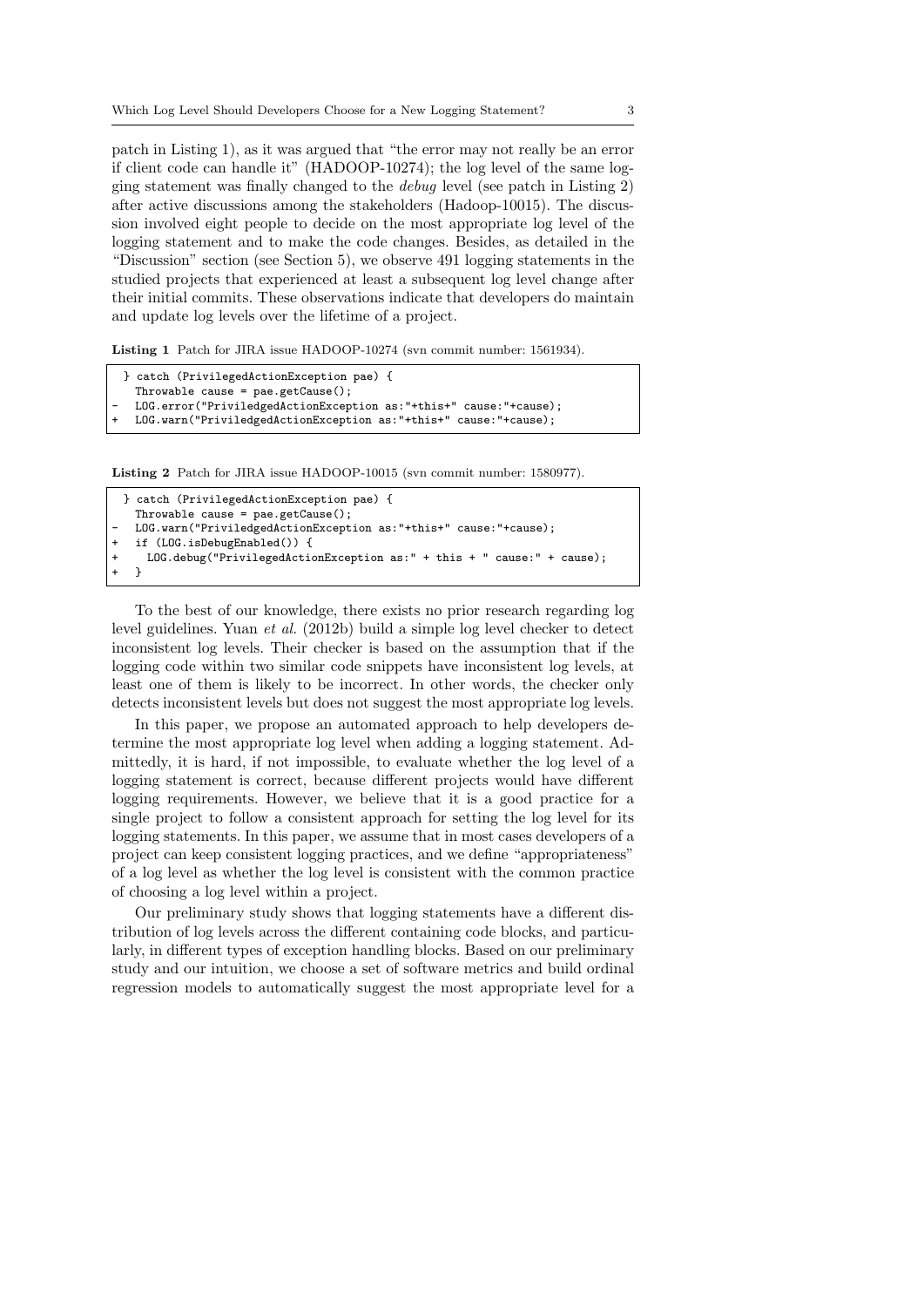newly-added logging statement. We leverage ordinal regression models in automated log level prediction because log level has a small number (e.g., six) of categorical values and the relative ordering among these categorical values is important, hence neither a logistic regression model nor a classification model is as appropriate as an ordinal regression model. We also carefully analyze our models to find the important factors for determining the most appropriate log level for a newly-added logging statement. In particular, we aim to address the following two research questions.

RQ1: How well can we model the log levels of logging statements?

Our ordinal regression models for log levels achieve an AUC (the higher the better) of 0.75 to 0.81 and a Brier score (the lower the better) of 0.44 to 0.66, which is better than randomly guessing the appropriate log level (with an AUC of 0.50 and a Brier score of 0.80 to 0.83) or naively guessing the log level based on the proportion of each log level (with an AUC of 0.50 and a Brier score of 0.65 to 0.76).

RQ2: What are the important factors for determining the log level of a logging statement?

We find that the characteristics of the containing block of a newly-added logging statement, the existing logging statements in the containing file, and the content of the newly-added logging statement play important roles in determining the appropriate log level for that particular logging statement.

This is the first work to support developers in making informed decisions when determining the appropriate log level for a logging statement. Developers can leverage our models to receive automatic suggestions on the choices of log levels for their newly-added logging statements. Our results also provide an insight on the factors that influence developers when determining the appropriate log level for a newly-added logging statement.

Paper organization. The remainder of the paper is organized as follows. Section 2 describes the studied software projects and our experimental setup. Section 3 performs an empirical study on the log level distribution in the studied projects. Section 4 explains the approaches that we used to answer the research questions and presents the results of our case study. Section 5 discusses the topics about cross-project evaluation and the log level changes. Section 6 discusses threats to the validity of our findings. Section 7 surveys recent work on software logs that has been done in the recent years. Finally, section 8 draws conclusions.

## 2 Case Study Setup

This section describes the subject projects and the process that we used to prepare the data for our case study.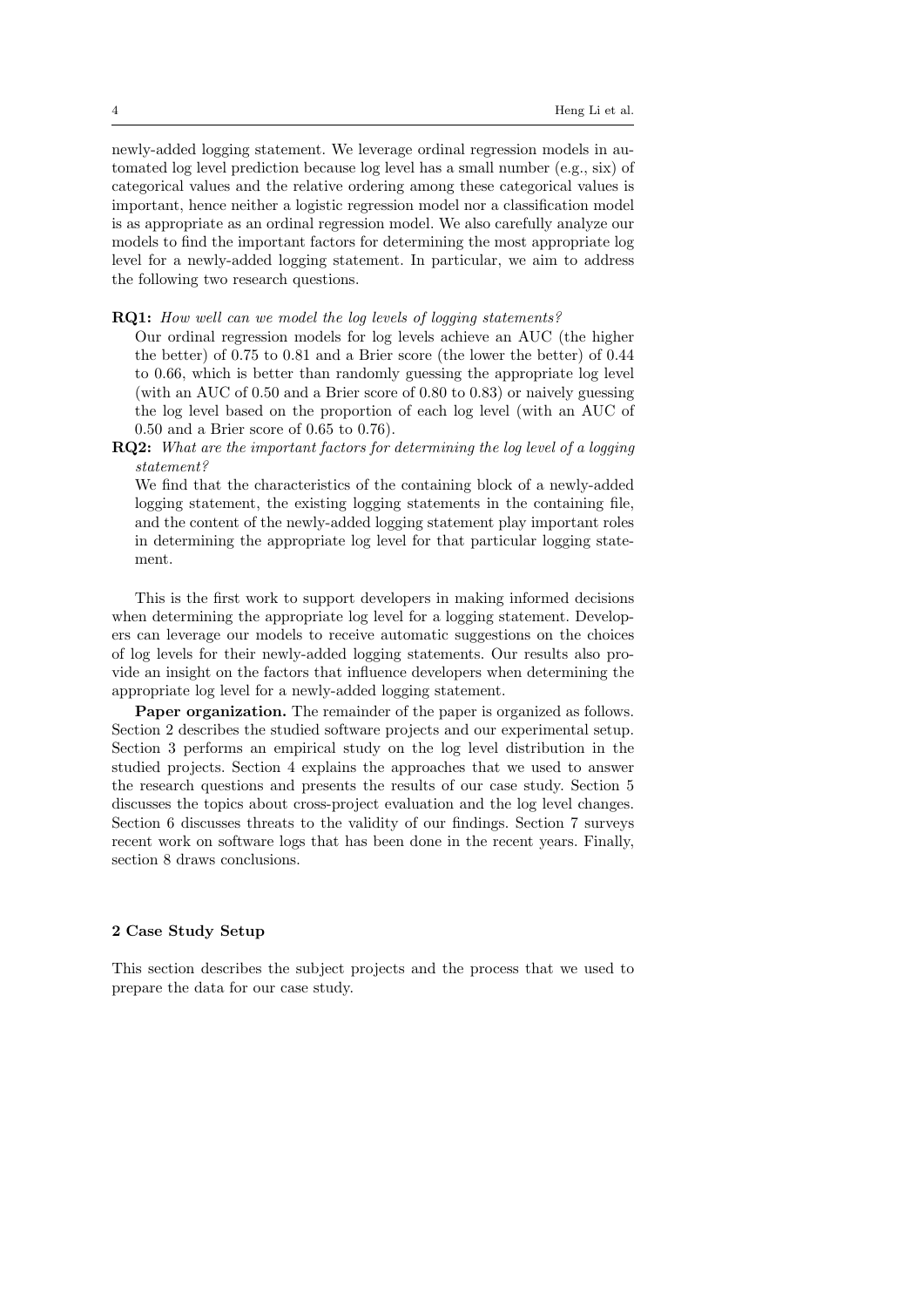### 2.1 Subject Projects

We study how to determine the appropriate log level of a logging statement through a case study on four open source projects: Hadoop, Directory Server, Hama, and *Qpid*. We choose these projects as case study projects for the following reasons: 1) All four projects are successful and mature projects with more than six years of development history. 2) They represent different domains, which ensures that our findings are not limited to a particular domain. Hadoop is a distributed computing platform, developed in Java; Directory Server is an embeddable directory server written in Java; *Qpid* is an instant message tool, developed in Java,  $C_{++}$ ,  $C_{\#}$ , Perl, Python and Ruby; *Hama* is a general-purpose computing engine for speeding up computing-intensive jobs, written in Java. 3) The Java source code of these projects makes extensive use of standard Java logging libraries such as Apache Log4j, SLF4J and Apache Commons Logging libraries, which support six log levels, i.e., from trace (the most verbose) to fatal(the least verbose).

We analyze the log levels of the newly-added logging statements during the development history of the studied projects, considering only the Java source code (excluding the Java test code). We focus our study on the development history of the main branch (trunk) of each project. We use the "svn log"<sup>6</sup> command to retrieve the development history for each project (i.e., the svn commit records). Some revisions import a large number of atomic revisions from a branch into the trunk (a.k.a. merge revisions), which usually contain a large amount of code changes and log changes. Such merge revisions would introduce noise (Zimmermann et al., 2004) in our study of log level in a newly-added logging statement. We unroll each merge revisions into the various revisions of which it is composed (using the "use-merge-history" option of the "svn log" command).

Table 1 presents the size of these projects in terms of source lines of code (SLOC), the studied development history, the number of added logging statements in the history, and the number of added logging statements that experience a log level change afterwards. The Hadoop project is the largest project with 458K of SLOC, while *Hama* is the smallest project, with an SLOC of 39K. In the studied history, the number of added logging statements within these projects ranges from 1,683 (for Hama) to 5,388 (for Hadoop); 1.2% to 4.6% of the added logging statements experience a log level change eventually.

#### 2.2 Data Extraction

Figure 1 presents an overview of our data extraction and model analysis approaches. From the version control repository of each subject project, we collect all the revisions during the development history of the subject project. For each revision, we use the "svn diff" command to obtain the code changes in that revision. Then, we use a regular expression to identify the newly-added

<sup>6</sup> svn log. http://svnbook.red-bean.com/en/1.7/svn.ref.svn.c.log.html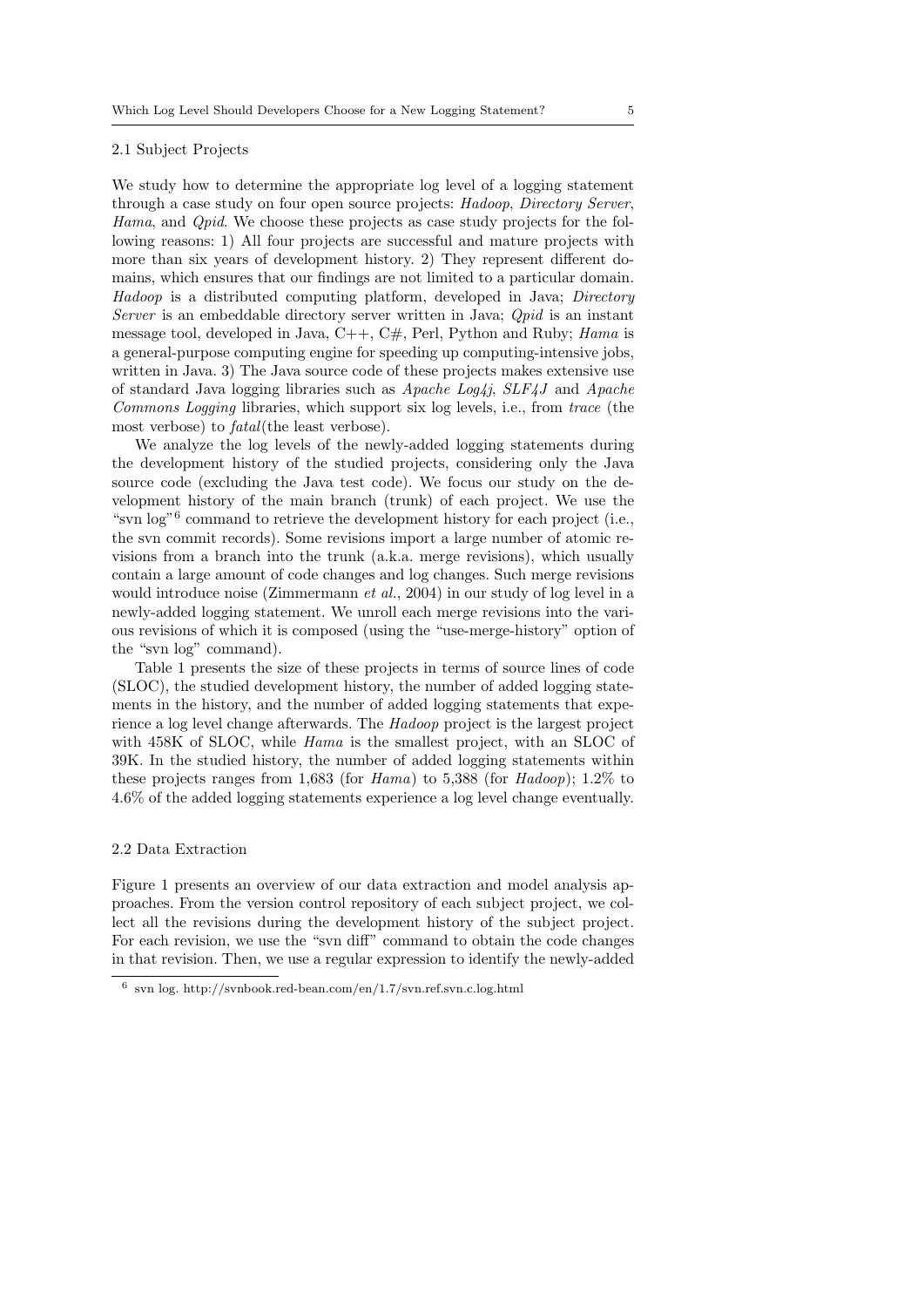| Project          | <b>SLOC</b> | Studied develop.<br>history | Added logging<br>statements | Log level<br>$\text{changes}^1$ |
|------------------|-------------|-----------------------------|-----------------------------|---------------------------------|
| Hadoop           | 458 K       | 2009-05 to 2014-07          | 5,388                       | $163(3.0\%)$                    |
| Directory Server | 119K        | 2006-01 to 2014-06          | 5,035                       | 58 $(1.2\%)$                    |
| Hama             | 39 K        | 2008-06 to 2014-07          | 1,683                       | $54(3.2\%)$                     |
| Qpid             | 271 K       | 2006-09 to 2014-07          | 4.712                       | $216(4.6\%)$                    |
| <b>TOTAL</b>     | 887 K       |                             | 16,818                      | 491 (2.9%)                      |

Table 1 Overview of the studied projects.

 $^{\rm 1}$  The number of added logging statements that experience a modification of their log level after their introduction



Fig. 1 An overview of our data extraction and analysis approaches.

logging statements in each revision and extract the log level of each logging statement. The regular expression is derived from the format of the logging statements as specified by the used logging libraries. To achieve an accurate model, we remove all newly-added logging statements that experience a log level change afterwards, because the levels of these changed logging statements may have been inappropriate in the first place.

#### 3 Preliminary Study

We first perform an empirical study on the usage of log levels in the four studied open source projects.

#### 3.1 Log level distribution in the studied projects

No single log level dominates all other log levels. As shown in Figure 2, developers tend to use a variety of log levels. Compared to *trace* and *fatal*, the four middle levels (*debug, info, warn, and error*) are used more frequently. For the Directory Server, Hadoop and Hama projects, more than 95% of the logging statements use one of the four middle levels. For the *Qpid* project, 86% of the logging statements use one of the four middle levels. As the least verbose log level, the *fatal* level is the least frequently used level (less than  $2\%$ ) in the four projects. The reason may be that fatal issues are unlikely to appear in these projects. As the most verbose log level, the trace level is only used in less than 4% of the logging statements in the Directory Server, Hadoop and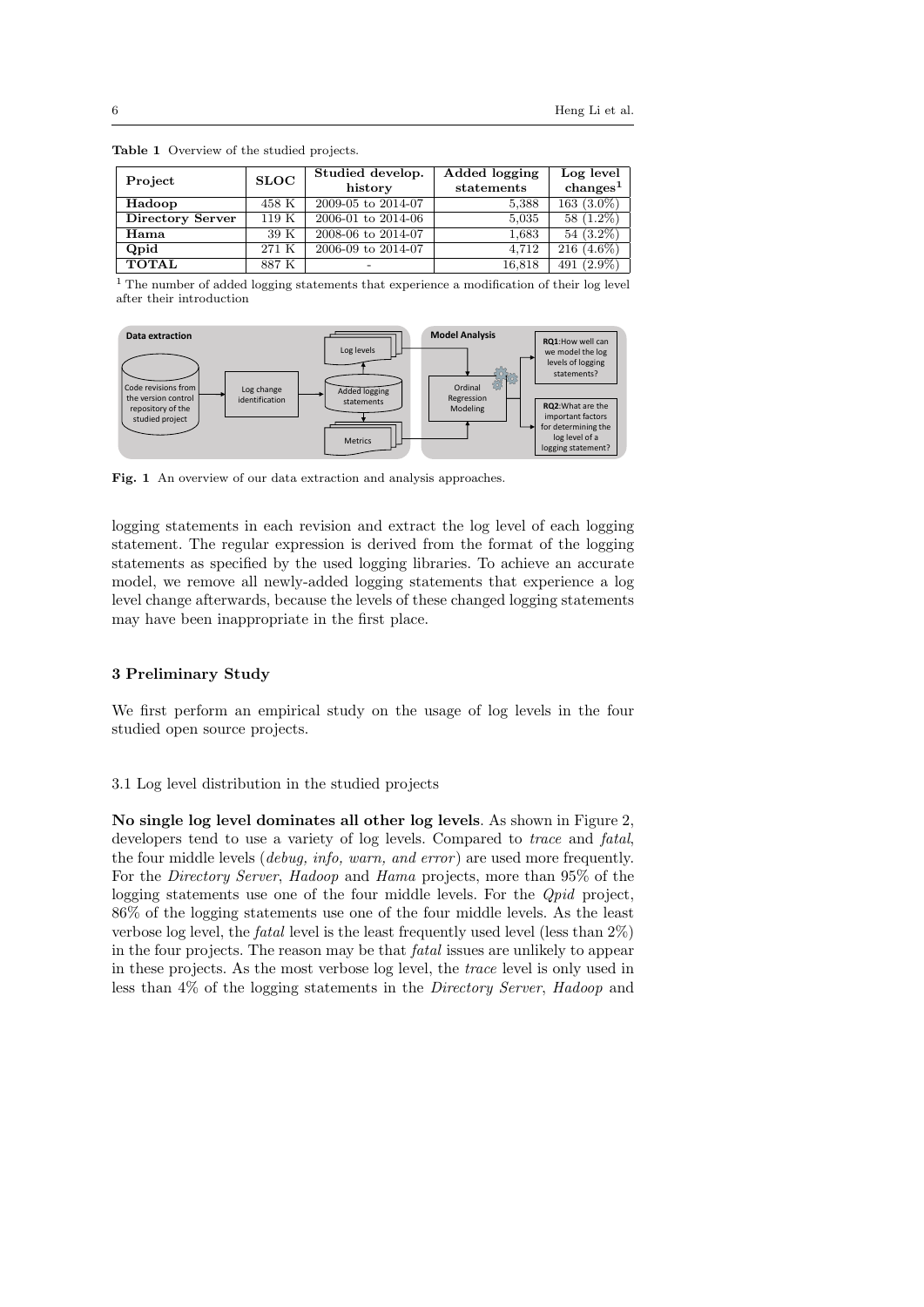

Fig. 2 Log level distribution in the added logging statements.

Hama projects. The low usage of the trace level may be due to developers not typically using logs to trace their software, but rather they might use existing tracing tools such as JProfiler<sup>7</sup>. However, the *trace* level is used in 14% of the logging statements in the Qpid project.

Each project exhibits a varying distribution of log levels. Three of the four studied projects leverage all six log levels (trace, debug, info, warn, error, and fatal), while Directory Server uses only five log levels (no fatal). Directory Server shows frequent usages of the *debug* and error levels, while the logging statements that are inserted in the Hadoop project are more likely to use the *info*, *debug* and *warn* levels. For both *Hama* and *Qpid*, the *debug*, *info* and error levels are most frequently used in their logging statements. On the one hand, the different distributions can be explained by different usage of logs in these open source projects that are from different domains. For example, if logs are used mainly for bookkeeping purposes, there might be more info logs; debug logs are widely used for debugging purposes; if developers use logs for monitoring, there might be more warn and error logs. On the other hand, such differences might be the results of a lack of standard guidelines for determining log levels, which motivates our work to assist developers in determining the most appropriate log level for their logging statements. Our preliminary analysis highlights that each studied project appears to follow a different pattern for its use of log levels. Hence, we believe that our choice of projects ensure a heterogeneity in our studied subjects.

<sup>7</sup> http://www.ej-technologies.com/products/jprofiler/overview.html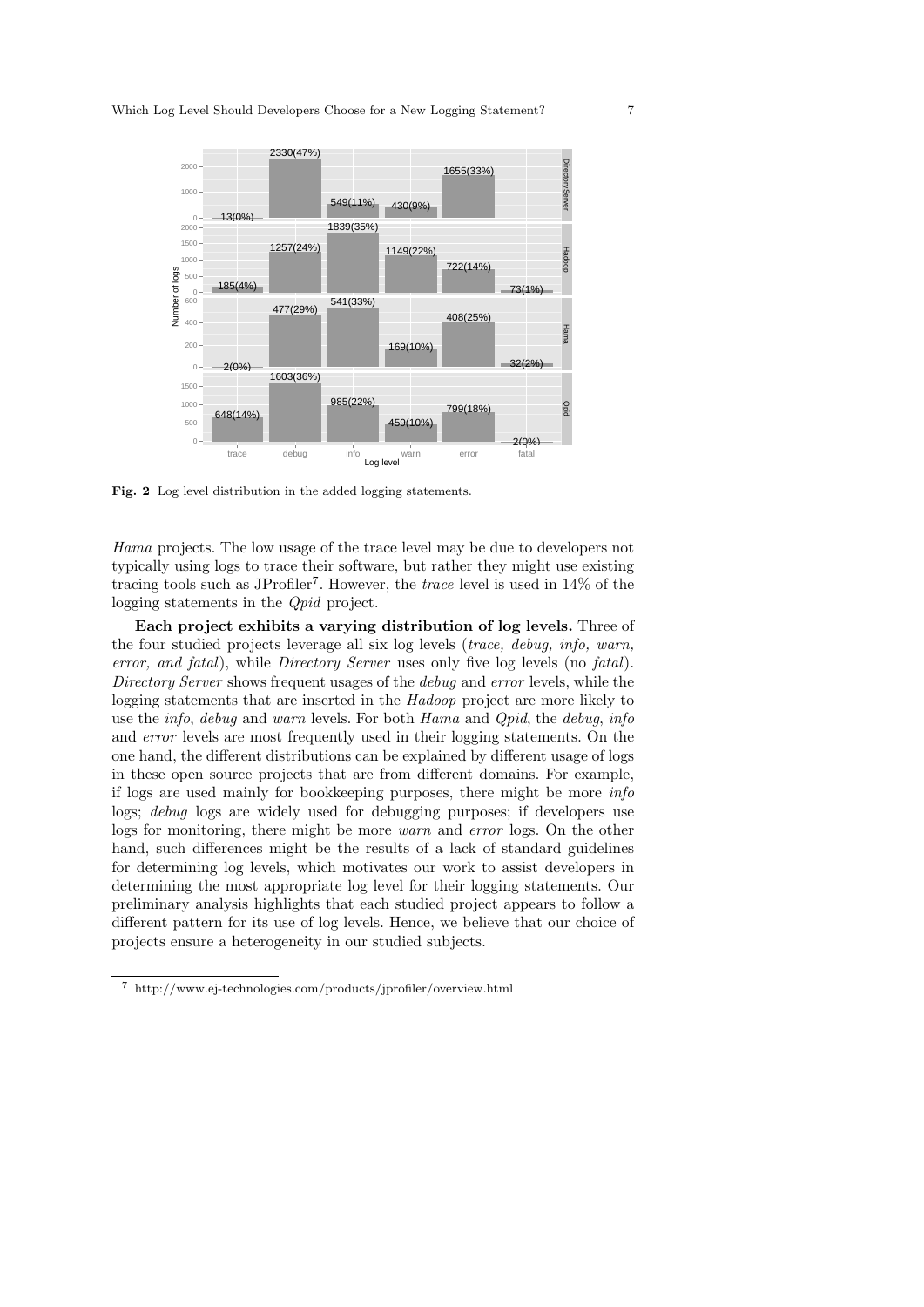3.2 Log level distribution in different blocks

Logging statements have different distribution of log levels across the different containing blocks. In this paper, a "block" (or "code block") refers to a block of source code which is treated as a programming unit. For example, a catch block is a block of source code which completes a catch clause. The "containing block" of a logging statement is the smallest (or innermost) block that contains the logging statement. In other words, there is no intermediate block that is contained in the particular block and that contains the particular logging statement. Similarly, when we say a logging statement is "directly inserted into a block, we mean that there is no other intermediate block that contains the particular logging statement. We use an abstract syntax tree (AST) parser provided by the Eclipse  $JDT^8$  to identify the containing block of each logging statement. We consider seven types of containing blocks that cover more than 99% of all the logging statements inserted in the studied projects: try blocks, catch blocks, if-else (or if for short) blocks, switch-casedefault (or switch for short) blocks, for blocks, while or do-while (using while for short) blocks, and methods. We do not consider other types of blocks (e.g., finally blocks) because very few logging statements are inserted in the other types of blocks (less than 1% in total). Figure 3 shows the distributions of log levels for the logging statements that are inserted directly in the seven types of blocks. The percentage numbers marked on the stacked bars describe the distribution of log levels that are used in the logging statements that are inserted in each type of block; the number above each stack shows the total number of logging statements that are inserted in each type of block. We find that the top two most-frequently used log levels for each type of block are used in more than 60% of the logging statements that are inserted in that particular type of block. In the Directory Server project, for example, more than 79% of the logging statements that are inserted in each type of block use the top two most-frequently used log levels. However, our findings highlight that the choice of log level is not a simple one that can be easily determined by simply checking the containing block of a logging statement. Instead determining the appropriate log level requires a more elaborated model and such a model is likely to vary across projects.

Logging statements that are directly inserted in catch blocks tend to use less verbose log levels, while logging statements in try blocks are more likely to use more verbose log levels. 77% to 91% of the logging statements that are inserted in catch blocks use the warn, error and even fatal log levels. In contrast, 96% to 100% of the logging statements inserted in try blocks adopt more verbose log levels (i.e., *info*, *debug* and trace). Logging statements in try blocks are triggered during the normal execution of an application, thus they usually print the normal run-time information of the application using the more verbose log levels; while logging statements in

<sup>8</sup> https://eclipse.org/jdt/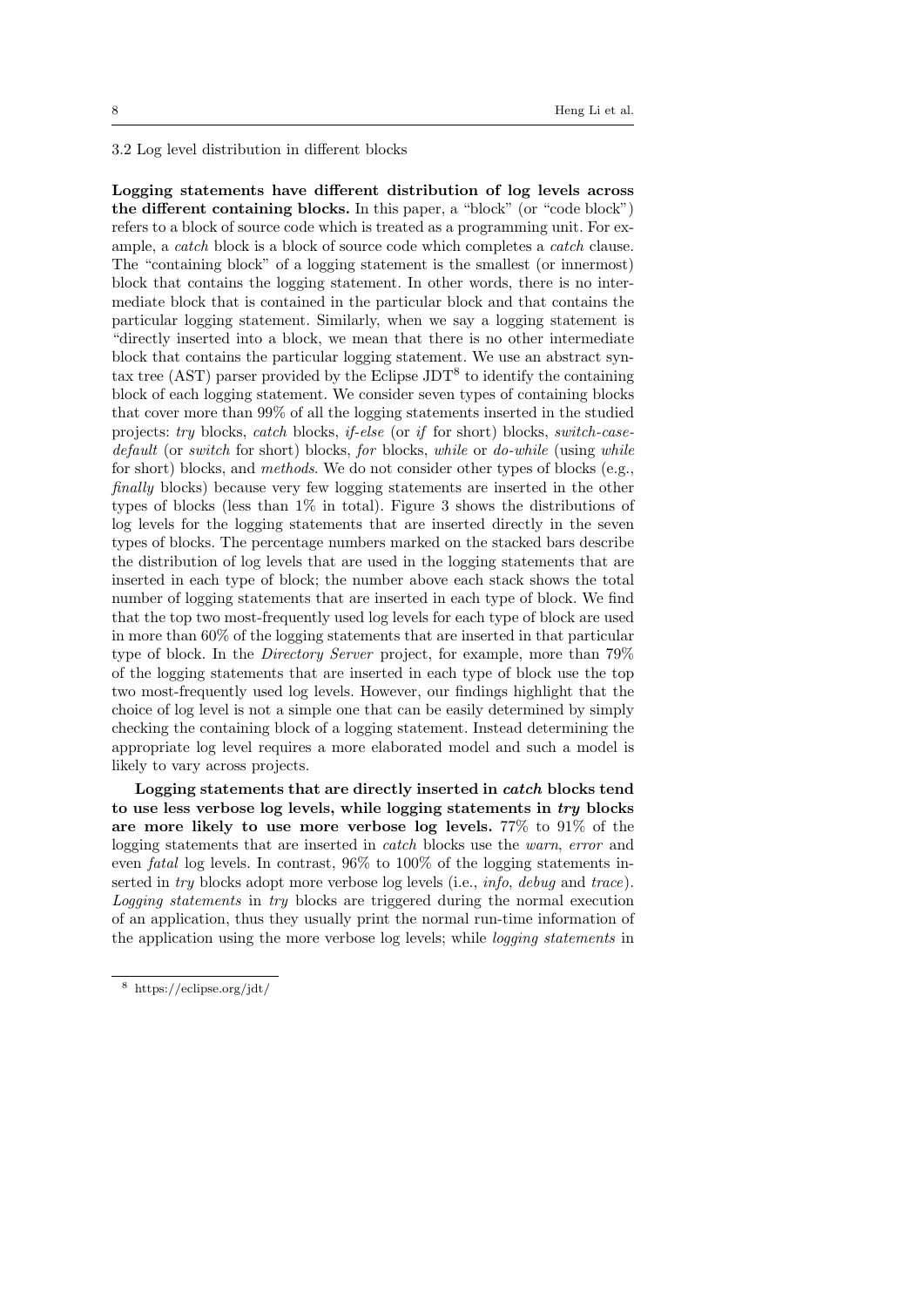|                |                     |           | level     | fatal<br>error     | warn                                 | info<br>debug | trace |            |                        |
|----------------|---------------------|-----------|-----------|--------------------|--------------------------------------|---------------|-------|------------|------------------------|
|                | $100% -$            | 196       | 1073      | 2448               | 30                                   | 30            | 72    | 1093       |                        |
|                | $80% -$             | 26%       |           | 30%                | 23%<br>13%                           | 13%<br>17%    | 50%   | 11%<br>10% | <b>DirectoryServer</b> |
|                | $60% -$<br>$40% -$  |           | 74%       | $\frac{9\%}{12\%}$ |                                      |               |       |            |                        |
|                | $20% -$             | 74%       | 17%       | 49%                | 63%                                  | 70%           | 50%   | 76%        |                        |
|                | $0\% -$             |           | $45 -$    |                    |                                      |               |       |            |                        |
|                | $100% -$            | 235       | 1238      | 1957<br>11%        | 97<br>18%                            | 57            | 150   | 1467       |                        |
|                | $80%$ -<br>$60\% -$ | 55%       | 37%       | 29%                | 12%                                  | 49%           | 37%   | 51%        |                        |
|                | $40% -$             |           | 40%       | 33%                | 49%                                  |               | 49%   |            | Hadoop                 |
| each log level | $20% -$             | 38%<br>6% | 13%       | 22%<br>4%          | 20%                                  | 32%<br>14%    | 8%    | 36%<br>5%  |                        |
|                | $0\% -$             | 70        | 534       | 358                | 1                                    | 54            | 47    | 564        |                        |
|                | $100% -$<br>$80% -$ |           |           | 1255<br>17%        |                                      | 9%            |       |            |                        |
| Proportion of  | $60\% -$            | 53%       | 66%       | 35%                | 100%                                 | 63%           | 51%   | 48%        | Hama                   |
|                | $40% -$<br>$20% -$  | 43%       | 18%       |                    |                                      |               | 49%   | 49%        |                        |
|                | $0\% -$             |           | 9%        | 33%                |                                      | 24%           |       |            |                        |
|                | $100% -$            | 363       | 1049      | 1153<br>12%        | 50                                   | 37            | 92    | 1732       |                        |
|                | $80% -$             | 24%       | 55%       | 16%                | 20%<br>R%                            | 38%           | 27%   | 25%        |                        |
|                | $60\% -$<br>$40% -$ | 52%       |           | 28%                | 38%                                  |               |       | 41%        | piq                    |
|                | $20% -$             | 20%       | 22%<br>8% | 40%                | 34%                                  | 54%           | 63%   | 29%        |                        |
|                | $0\% -$             |           | 13%       | 4%                 |                                      | 5%            | $4\%$ |            |                        |
|                |                     | try       | catch     | if                 | switch<br>Innermost containing block | while         | for   | method     |                        |

Fig. 3 Log level distribution in the added logging statements in different types of blocks.

catch blocks are only triggered when exceptions occur, hence they often log abnormal conditions using the less verbose log levels.

Logging statements that are directly inserted in loop blocks (i.e., for and while blocks) and methods are usually associated with more verbose log levels. 87% to 97% of the logging statements that are directly inserted in while blocks, 94% to 100% of the logging statements in for blocks and 86% to 97% of the logging statements in methods choose more verbose log levels (i.e., info, debug and trace). The logging statements in loop blocks might be executed a large number of times, but they may not print logs in field execution when the verbosity level is set at a less verbose level (e.g., warn); in other words, these logging statements will take effect only when the verbosity level is set at a more verbose level (e.g., debug), i.e., when application users need the detailed information from logs. The logging statements directly inserted in methods typically record some expected runtime events, such as startup or shutdown, thus they usually use more verbose log levels such as info or debug. Figure 3 also shows that different projects log loops and methods at different log levels. For example, Hadoop tends to log methods at the info level, while DirectoryServer uses more debug level logging statements in the method blocks. Again, this might be explained by different usage of logs in these open source projects from different domains.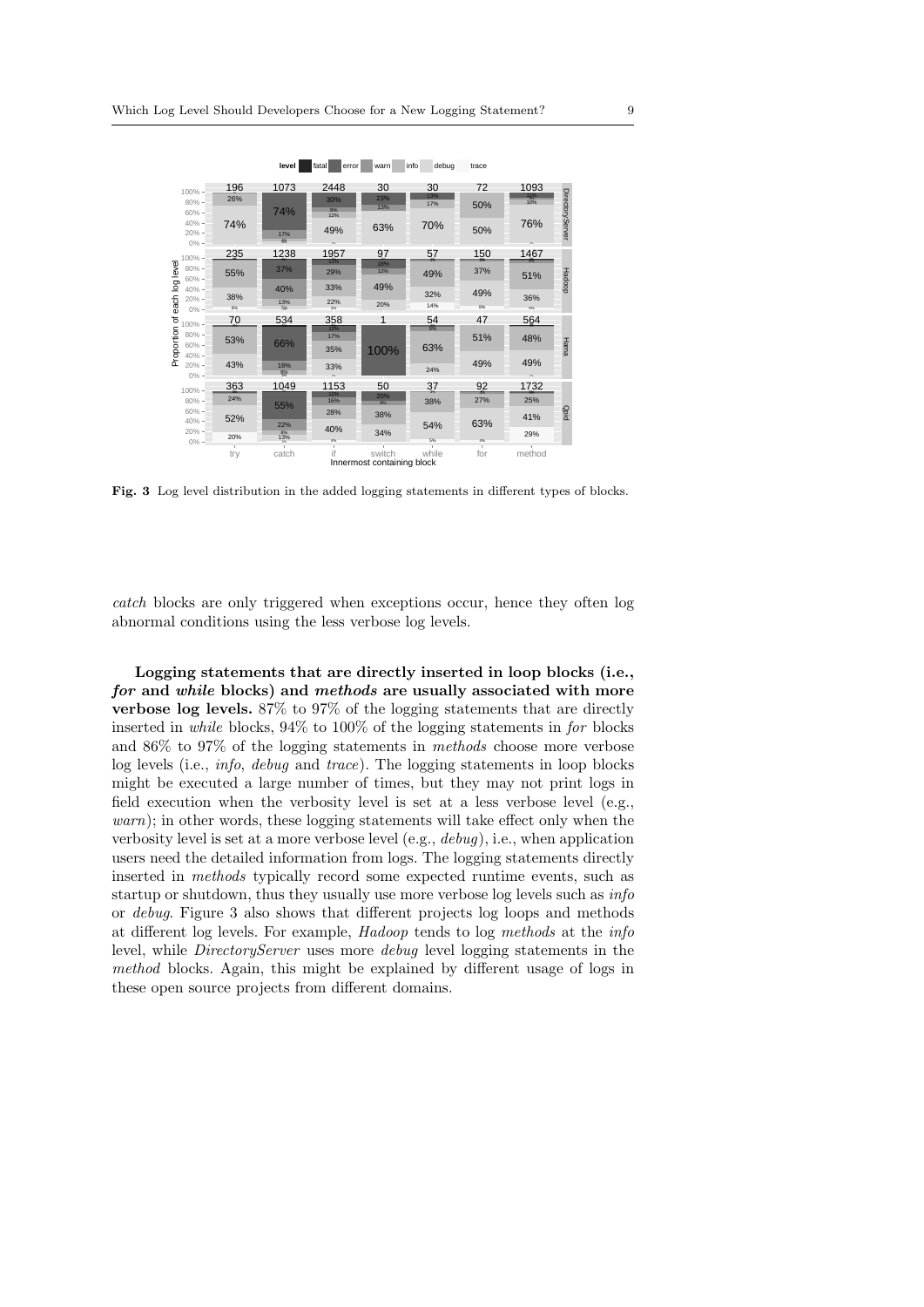3.3 Log level distribution in catch blocks

A common best practice for exception-handling is to log the information associated with the exception (MSDN, 2011). Logging libraries like Log4j even provide special methods for logging exceptions. In our preliminary study, we also find that logging statements present much higher density in catch blocks than any other blocks. However, experts argue that "not all exceptions are errors" (Eberhardt, 2014), and that exceptions are sometimes anticipated or even expected (Zhu et al., 2015). Therefore, blindly assigning the same log level for all logging statements that are within catch blocks may result in inappropriate log levels.

Logging statements that are directly inserted into catch blocks present different distribution of log levels for different types of handled exceptions. Figure 4 illustrates the log level distribution of the logging statements inserted in the top 12 types of exception-catching blocks that contain the most logging statements, for the Qpid project. For some types of exception-handling blocks, such as the *catch* blocks that handle the *Database*-Exception and the OpenDataException, all the inserted logging statements use the error or warn levels, indicating that these exceptions lead to problems and the developers or users may need to take care of the abnormal condition. On the other hand, 89% of the logging statements inserted in catch blocks dealing with the QpidException choose the debug log level, which implies that the exception is not a serious one and that the code can itself handle the condition; or that the exception is simply used by developers for debugging purpose. For each exception type, the top two most-frequently used log levels cover more than 60% of the logging statements that are inserted in the particular exception handling blocks.

Not all the exceptions are logged as warn, error or fatal, which matches with experts' knowledge that "not all exceptions are errors" (Eberhardt, 2014; Zhu et al., 2015). For most types of exceptions (10 out of 12 as shown in Figure 4), there are at least a small portion of logging statements inserted in the handling catch blocks to choose more verbose log levels (i.e., info, debug or trace). Therefore, developers should be careful when they insert the warn or less verbose level logging statements into exceptionhandling blocks.

## 4 Case Study Results

In this section, we present the results of our research questions. For each research question, we present the motivation of the research question, the approach that we used to address the research question, and our experimental results.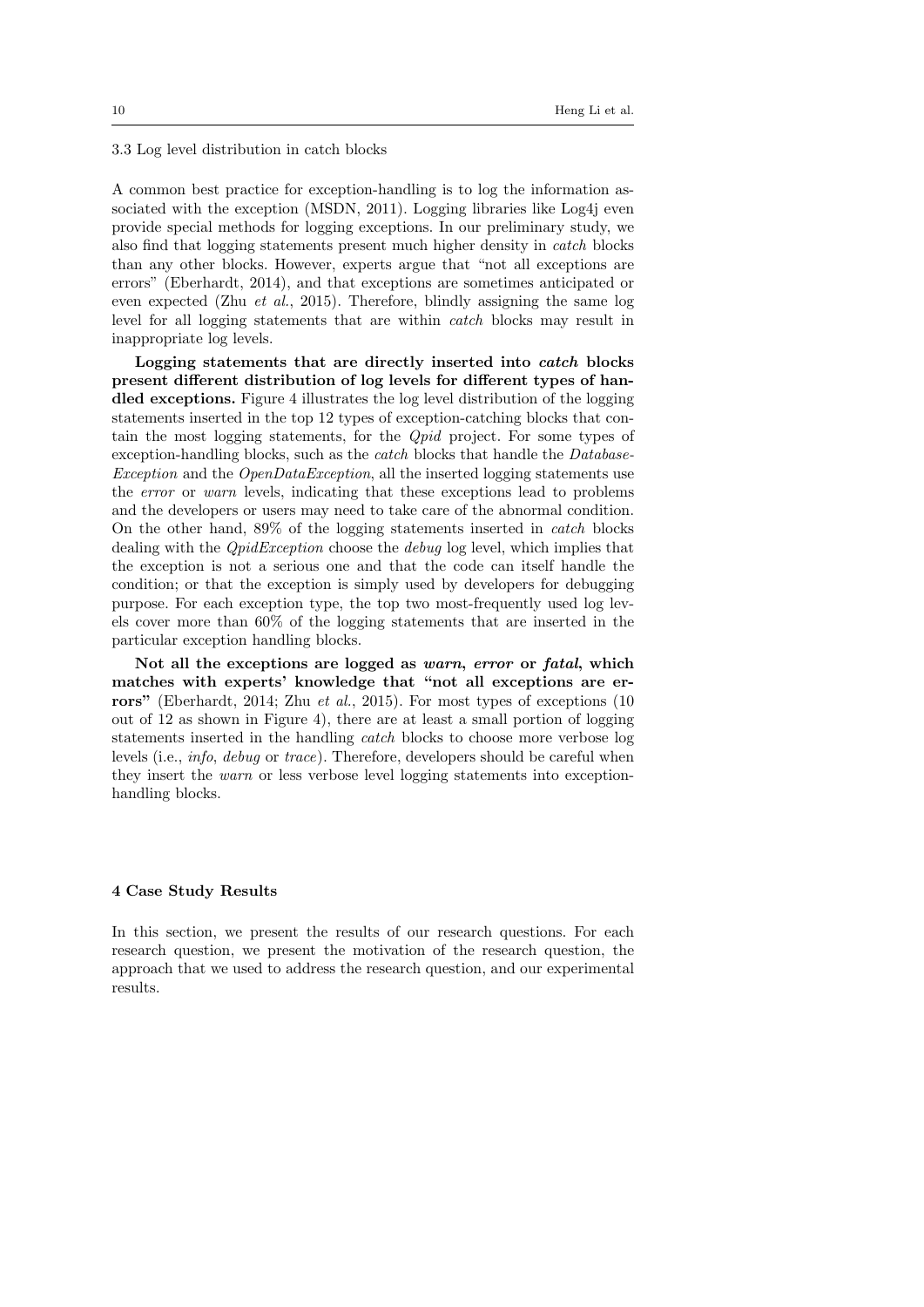

Fig. 4 Log level distribution in the added logging statements in different types of exceptioncatching blocks (Qpid).

RQ1: How well can we model the log levels of logging statements?

#### Motivation

In order to help developers select the appropriate log level for a newly-added logging statement, we build a regression model to predict the appropriate log level using a set of software metrics. Developers can leverage such a model to receive suggestions on the most appropriate log level for a newly-added logging statement or to receive warnings on an inappropriately selected log level.

## Approach

In order to model the log levels of the newly-added logging statements, we extract and calculate five dimensions of metrics: logging statement metrics, file metrics, change metrics, historical metrics, and containing block metrics.

- Logging statement metrics measure the characteristics of the newlyadded logging statement itself. It is intuitive that the level of a logging statement is highly influenced by the content of the logging statement itself, e.g., the static text.
- Containing block metrics characterize the blocks that contain the newlyadded logging statements. The containing block determines the condition under which a logging statement would be triggered, thus it is reasonable to consider the containing block when choosing the log level for a logging statement.
- File metrics measure the characteristics of the file in which the logging statement is added. Logging statements in the same file may share the same purpose of logging or log the same feature. Hence information derived from the containing file may influence the choice of the appropriate log level.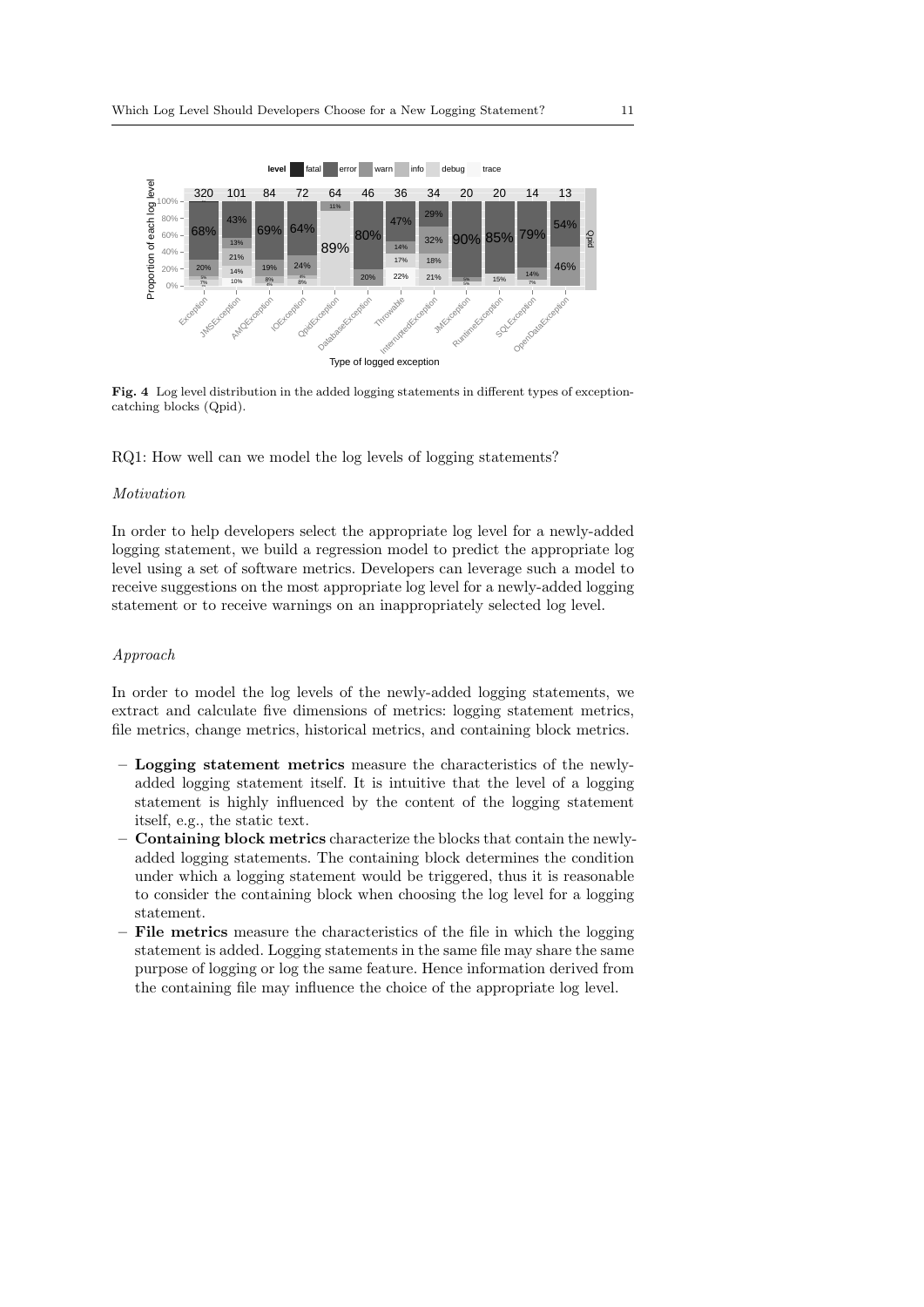- Change metrics measure information about the actual code changes associated with the newly-added logging statement. The characteristics of the code changes in a revision might indicate developers' purpose of adding logging statements in that revision thereby affecting the choice of log levels.
- Historical metrics record the code changes in the containing file in the development history. Stable code might no longer need detailed logging, hence the newly-added logging statements in stable code are more likely to use less verbose log levels (e.g., error, warn). The source code undergoing frequent changes might contain logging statements with more verbose log levels for debugging purposes.

Table 2 presents a list of all the metrics that we collected along the five dimensions. Table 2 describes the definition of each metric and explains our motivation behind the choice of each metric.

Re-encoding categorical metrics. In order to integrate the containing block type metric (with categorical values) as an independent variable in our regression analysis, we need to convert the categorical metric to a quantitative variable. A categorical variable of k categories can be coded into  $k - 1$  dummy variables, which contain the complete information of the categorical variable. In this paper we use the weighted effect coding method, since it is most appropriate when the values of a categorical variable have a substantially unbalanced distribution (e.g., the unbalanced distribution of the containing blocks of logging statements, as shown in Figure 3) (Aguinis, 2004; Cohen et al., 2013). We use the weighted effect coding method to convert the categorical variable containing block type (with seven categories) into six dummy variables: try block, catch block, if block, switch block, for block, and while block, where each of them represents whether a logging statement is directly inside the corresponding code block; and we use the "method block" value of the *containing* block type metric as a "reference group" (Aguinis, 2004; Cohen et al., 2013). For example, if the value of the containing block type metric is "try block", we code the six dummy variables as 1, 0, 0, 0, 0, and 0, respectively; if the value of the containing block type metric is "method block", we code the six variables as  $-n_t/n_m$ ,  $-n_c/n_m$ ,  $-n_i/n_m$ ,  $-n_s/n_m$ ,  $-n_f/n_m$  and  $-n_w/n_m$ , respectively, where  $n_m$ ,  $n_t$ ,  $n_c$ ,  $n_i$ ,  $n_s$ ,  $n_f$  and  $n_w$  represent the number of instances of the containing block type metric that have the value of method block, try block, catch block, if block, switch block, for block and while block, respectively.

Interaction between metrics. The excecption type metric is only valid when a logging statement is enclosed in a *catch* block. Therefore, there is a significant interaction between the exception type metric and the encoded variable catch block. We use the interaction (i.e., the product) between these two variables in our modeling analysis, and ignore the two individual variables. We hereafter use the term "catch block" to represent the interaction.

Correlation analysis. Before constructing our ordinal regression models, we calculate the pairwise correlation between our collected metrics using the Pearson correlation test  $(r)$ . Specifically, we use the varclus function (from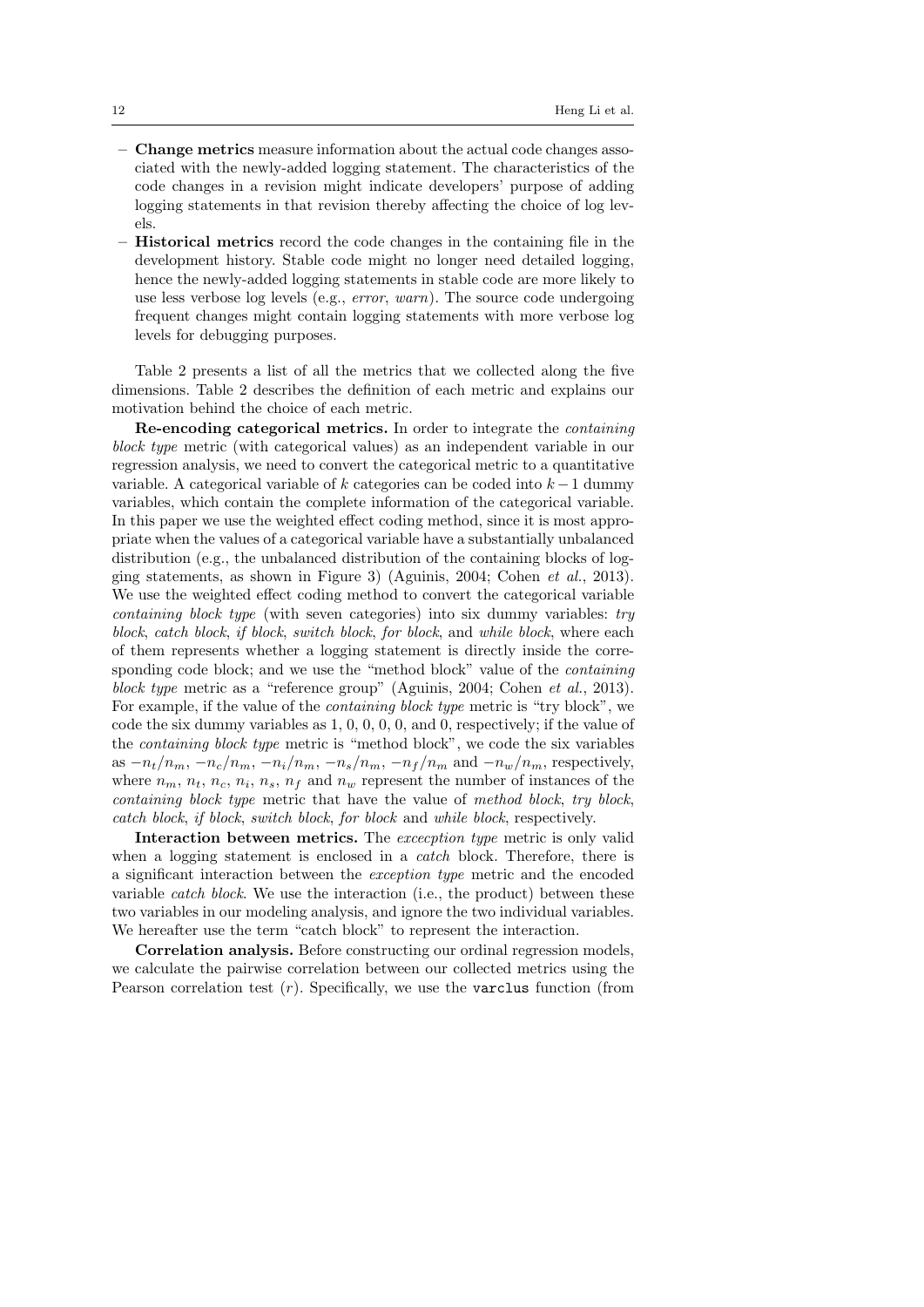| Dimension  | Metric name             | Definition $(d)$ – Rationale $(r)$                                                                                               |
|------------|-------------------------|----------------------------------------------------------------------------------------------------------------------------------|
| Logging    | Text length             | d: The length of the static text of the logging statement.                                                                       |
| statement  |                         | r: Longer logging statements are desirable for debugging pur-                                                                    |
| metrics    |                         | poses where detailed log information is needed; however, a                                                                       |
|            |                         | too long logging statement might cause noise in scenarios like                                                                   |
|            |                         | event monitoring where only less verbose log information is                                                                      |
|            |                         | needed.                                                                                                                          |
|            |                         | d: The number of variables in the logging statement.                                                                             |
|            | Variable number         | r: Logging more variables is desirable for debugging purposes                                                                    |
|            |                         | while too many logged variables might cause noise in scenarios                                                                   |
|            |                         | in need of only less verbose log information.                                                                                    |
|            |                         | d: The tokens that compose the content (static text and vari-                                                                    |
|            | Log tokens <sup>1</sup> | ables) of the logging statement, represented by the frequency                                                                    |
|            |                         | of each token in the logging statement.                                                                                          |
|            |                         | r: The content of a logging statement communicates the log-                                                                      |
|            |                         | ging purpose thereby affecting the log level.                                                                                    |
| Containing | Containing              | d: Number of source lines of code in the containing block.                                                                       |
| block      | block SLOC              | r: The length of code in the containing block of the logging                                                                     |
| metrics    |                         | statement indicates the amount of effort that is spent on han-                                                                   |
|            |                         | dling the logged event, which might be associated with the                                                                       |
|            |                         | seriousness (i.e., verbosity) level of the logged event.                                                                         |
|            | Containing              | d: The type of the containing block of the logging statement,                                                                    |
|            | block type              | including seven categories: try block, catch block, if block,                                                                    |
|            | $(Categorical)^2$       | switch block, for block, while block and method block.                                                                           |
|            |                         |                                                                                                                                  |
|            |                         | r: Different types of blocks tend to be logged with different                                                                    |
|            |                         | log levels. For example, <i>catch</i> blocks are more likely to be                                                               |
|            |                         | logged with less verbose log levels; logging statements inside                                                                   |
|            |                         | try blocks are more likely to have more verbose log levels; and<br>logging statements inside a loop are more likely to have more |
|            |                         | verbose log levels.                                                                                                              |
|            | Exception               | d: The exception type of the containing <i>catch</i> block, repre-                                                               |
|            | type                    | sented by the average level of <b>other</b> logging statements that                                                              |
|            |                         | are inserted in the <i>catch</i> blocks that handle the same type of                                                             |
|            |                         | exception. This metric is only valid when a logging statement                                                                    |
|            |                         | is enclosed in a <i>catch</i> block.                                                                                             |
|            |                         | r: Different types of exceptions are logged using different log                                                                  |
|            |                         | levels.                                                                                                                          |
|            |                         | d: The number of logging statements divided by the number                                                                        |
|            | Log density             | of lines of code in the containing file.                                                                                         |
|            |                         | r: Source code with denser logs tends to record detailed run-                                                                    |
| File       |                         | time information and have more verbose logging statements.                                                                       |
| metrics    |                         | d: The number of logging statements in the containing file.                                                                      |
|            | Log number              | r: Source code with more logs tend to record detailed run-time                                                                   |
|            |                         | information and have more verbose logging statements.                                                                            |
|            | Average                 | d: Average length of the static text of the logging statements                                                                   |
|            | log length              | in the containing file.                                                                                                          |
|            |                         | r: The average log length in a file might indicate the overall                                                                   |
|            |                         | logging purpose in the file, e.g., having shorter and simpler log                                                                |
|            |                         | text is more likely to be associated with debugging purpose.                                                                     |
|            |                         | The overall logging purpose affects the choice of log level for                                                                  |
|            |                         | individual logging statements.                                                                                                   |
|            | Average                 | d: Average level of other logging statements in the containing                                                                   |
|            | $\log$ level            | file, obtained by quantifying the log levels into integers and                                                                   |
|            |                         | calculating the average.                                                                                                         |
|            |                         | r: The level of the added logging statement is likely to be                                                                      |
|            |                         | similar with other existing ones in the same file.                                                                               |
|            | Average                 | d: Average number of variables in the logging statements in                                                                      |
|            | log variables           | the containing file.                                                                                                             |
|            |                         | r: The average number of log variables in a file might indi-                                                                     |
|            |                         | cate the overall logging purpose in the file, e.g., having more                                                                  |
|            |                         | and detailed log variables is more likely to be associated with                                                                  |
|            |                         | debugging purpose. The overall logging purpose affects the                                                                       |
|            |                         | choice of log level for individual logging statements.                                                                           |
|            | <b>SLOC</b>             | d: Number of source lines of code in the containing file.                                                                        |
|            |                         | r: Large source code files are often bug-prone (D'Ambros et al.,                                                                 |
|            |                         | $2012$ ; Shihab <i>et al.</i> , $2010$ ), thus they are likely to have more                                                      |
|            | McCabe                  | verbose logging statements for debugging purposes.<br>d: McCabe's cyclomatic complexity of the containing file.                  |
|            | complexity              | r: Complex source code files are often bug-prone (D'Ambros                                                                       |
|            |                         | $et al., 2012$ ; Shihab $et al., 2010$ ), thus they are likely to have                                                           |
|            |                         | more verbose logging statements for debugging purposes.                                                                          |
|            |                         | d: The number of classes that depend on (i.e., reference) the                                                                    |
|            | Fan in                  | containing class of the logging statement.                                                                                       |
|            |                         | r: Classes with a high fan in, such as library classes, are likely                                                               |
|            |                         | to use less verbose logging statements; otherwise these logging                                                                  |
|            |                         | statements will generate noise in the dependent code.                                                                            |

Table 2 Software metrics used to model log levels.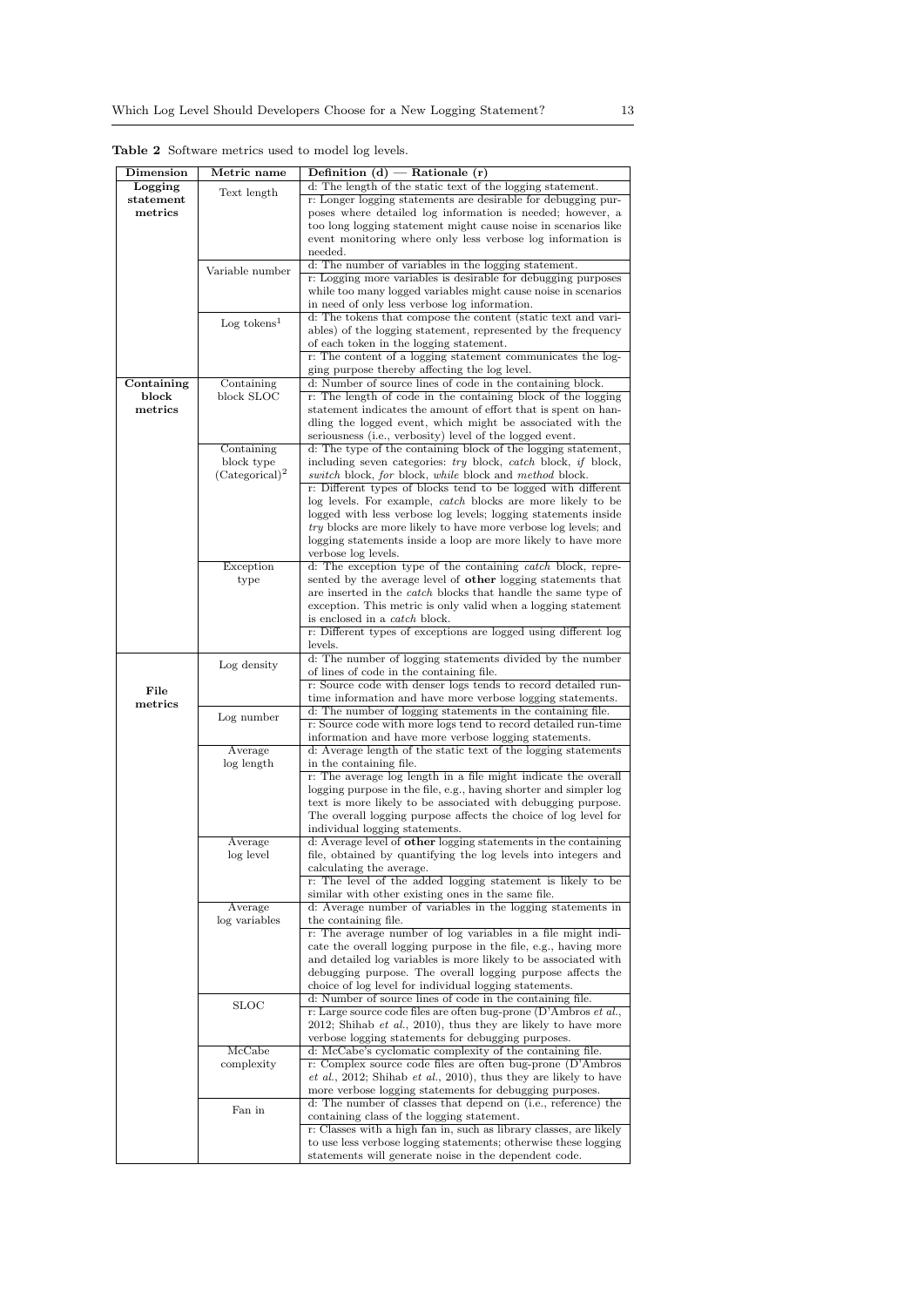| Dimension  | Metric name     | Definition $(d)$ – Rationale $(r)$                                                                                               |
|------------|-----------------|----------------------------------------------------------------------------------------------------------------------------------|
| Change     | Code churn      | d: Number of changed source lines of code in the revision.                                                                       |
| metrics    |                 | r: When developers change a large amount of code, they might                                                                     |
|            |                 | add more-verbose log information (i.e., for tracing or debug-                                                                    |
|            |                 | ging purposes).                                                                                                                  |
|            | Log churn       | d: Number of changed logging statements in the revision.                                                                         |
|            |                 | r: When many logging statements are added in a revision,                                                                         |
|            |                 | these loggings statements tend to record detailed run-time                                                                       |
|            |                 | information and have more verbose levels. For example, de-                                                                       |
|            |                 | velopers are more likely to add a large number of debugging                                                                      |
|            |                 | or tracing logging statements rather than a large number of                                                                      |
|            |                 | logging statements that record error information.                                                                                |
|            | Log churn ratio | d: Ratio of the number of changed logging statements to the                                                                      |
|            |                 | number of changed lines of code.                                                                                                 |
|            |                 | r: A lower log churn ratio indicates that developers only use                                                                    |
|            |                 | logging statements for more important events (i.e., using less                                                                   |
|            |                 | verbose log levels), while a high log churn ratio indicates                                                                      |
|            |                 | that developers also use logging statements for less important                                                                   |
|            |                 | events (i.e., using more verbose log levels).                                                                                    |
|            | Revisions       | d: Number of revisions in the development history of the con-                                                                    |
| Historical | in history      | taining file.                                                                                                                    |
| metrics    |                 | r: Frequently-changed code is often bug-prone (D'Ambros                                                                          |
|            |                 | $et \ al., 2012$ ; Graves $et \ al., 2000$ ; Hassan, 2009). Such code                                                            |
|            |                 | tends to have more more-verbose level logging statements for                                                                     |
|            |                 | debugging purpose.                                                                                                               |
|            | Code churn      | d: The total number of lines of code changed in the develop-                                                                     |
|            | in history      | ment history of the containing file.                                                                                             |
|            |                 | r: Source code that experienced large code churn in history is                                                                   |
|            |                 | often bug-prone (D'Ambros et al., 2012; Graves et al., 2000;                                                                     |
|            |                 | Hassan, 2009). Such code tends to have more more-verbose                                                                         |
|            |                 | level logging statements for debugging prupose.                                                                                  |
|            | Log churn       | d: The total number of logs changed in the development his-                                                                      |
|            | in history      | tory of the containing file.                                                                                                     |
|            |                 | r: The log churn in history might reflect the overall logging                                                                    |
|            |                 | purposes thereby affecting the choices of log levels. For exam-                                                                  |
|            |                 | ple, frequently-changed logging statements are more likely to                                                                    |
|            |                 | be used by developers for debugging or tracing purposes, and                                                                     |
|            |                 | the logging statements that generate less verbose information                                                                    |
|            |                 | are expected to be stable.                                                                                                       |
|            | Log churn ratio | d: Ratio of the number of changed logging statements to the                                                                      |
|            | in history      | number of changed lines of code in the development history of                                                                    |
|            |                 | the containing file.                                                                                                             |
|            |                 | r: The log churn ratio in history might reflect the overall log-                                                                 |
|            |                 | ging purposes thereby affecting the choices of log levels. For<br>example, a high log churn ratio in history might indicate that |
|            |                 | logging statements are used to record detailed events thus                                                                       |
|            |                 |                                                                                                                                  |
|            | Log-changing    | more verbose log levels should be used.<br>d: Number of revisions involving log changes in the develop-                          |
|            | revisions       | ment history of the containing file.                                                                                             |
|            | in history      | r: The number of log-changing revisions in history might re-                                                                     |
|            |                 | flect the overall logging purposes thereby affecting the choices                                                                 |
|            |                 | of log levels. For example, a file that experienced many log-                                                                    |
|            |                 | changing revisions might indicate that the functionalities in                                                                    |
|            |                 | the file is not stable, thus more detailed logging statements                                                                    |
|            |                 | might be used for debugging or tracing purposes.                                                                                 |
|            |                 |                                                                                                                                  |

<sup>1</sup> Each token actually represents an independent variable (i.e., taken-based variable) in the ordinal regression model, and the value of a token-based variable is the frequency of the token in the logging statements, or zero if the token does not exist in the logging statement. The vast majority of these token-based variables are filtered out in the "backward (step-down) variable selection" step.

 $2$  The metric is re-encoded into several dummy variables to be used int the ordinal regression model. This section has a detailed description about the re-encoding approach.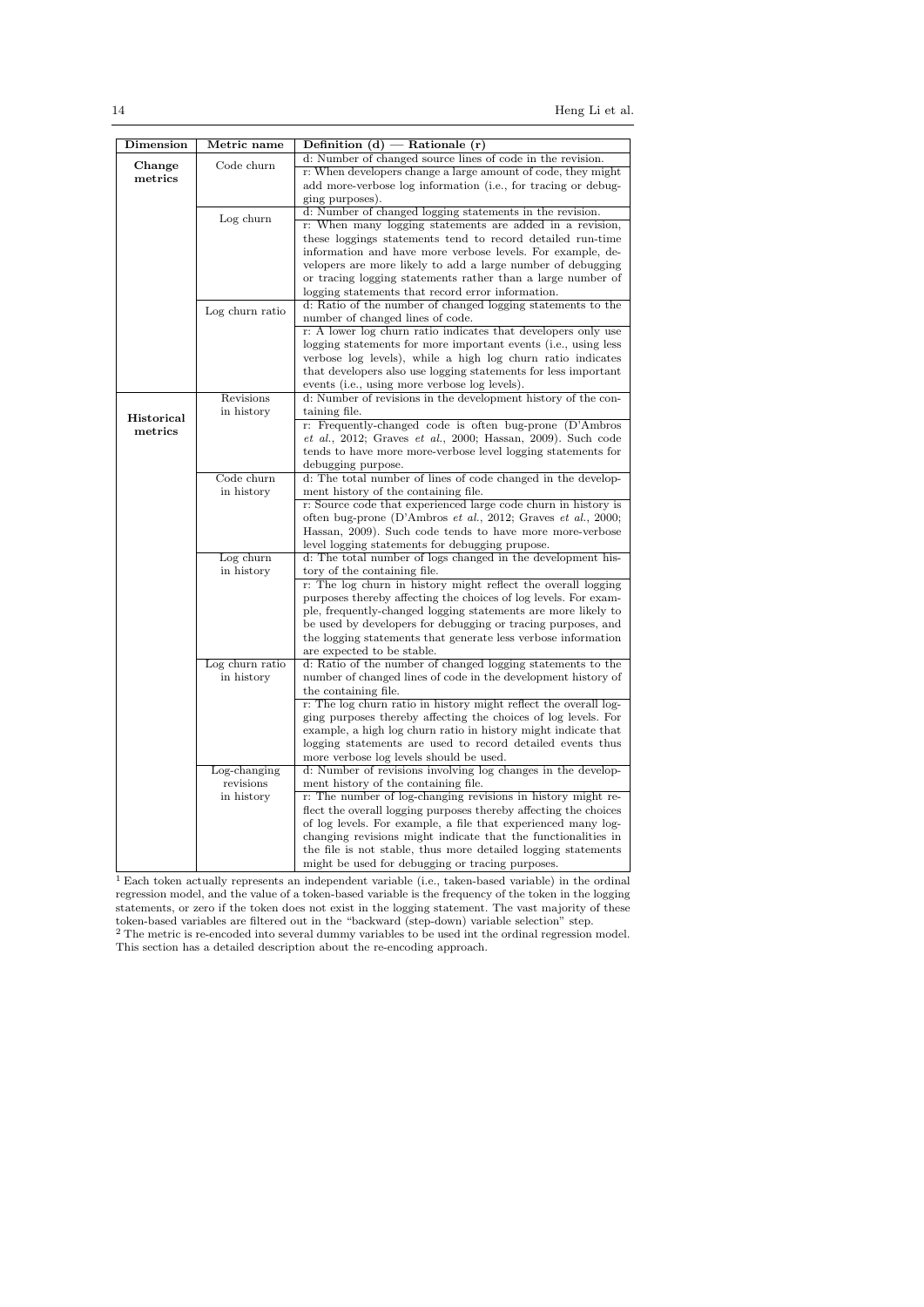the R package Hmisc (Harrell et al., 2014)) to cluster metrics based on their Pearson correlation. In this work, we follow prior work (McIntosh et al., 2014) and choose the correlation value of 0.7 as the threshold to remove collinear metrics; Kuhn and Johnson (2013) also suggests a similar choice of the threshold value (0.75). If the correlation between a pair of metrics is greater than 0.7  $(|r| > 0.7)$ , we only keep one of the two metrics in the model. Figure 5 shows the result of the correlation analysis for the *Directory Server* project, where the horizontal bridge between each pair of metrics indicates the correlation, and the red line represents the threshold value (0.7 in our case). To make the model easy to interpret, from each group of highly-correlated metrics, we try to keep the one metric that is more directly associated with logs. For example, the *log churn* and *code churn* metrics have a correlation higher than 0.7, thus we keep the *log churn* metric and drop (i.e., do not consider in the model) the *code churn* metric. Based on the result shown in Figure 5, we drop the following metrics: code churn, SLOC, McCabe complexity, code churn in history, log-changing revisions in history and revisions in history, due to the high correlation between them and other metrics. We find that our selected metrics present similar patterns of correlation across all four studied projects, thus we drop the same metrics for all the studied projects. Dropping the same set of metrics for the projects enables us to compare the metric importance of different projects (in "RQ2") and perform cross-project evaluation (in the "Discussion" section).

Ordinal regression modeling. We build ordinal regression models (Mc-Cullagh, 1980; McKelvey and Zavoina, 1975), to suggest the most appropriate log level for a given logging statement. The ordinal regression model is an extension of the logistic regression model; instead of predicting the dichotomous values as what the logistic regression does, the ordinal regression model is used to predict an ordinal dependent variable, i.e., a variable with categorical values where the relative ordering between different values is important. In our case, the ordinal response variable (log level) has six values, i.e., trace, debug, info, warn, error and fatal, from more verbose levels to less verbose levels. We use the "orm" function from the R package "rms" (Harrell, 2015b). The outcome of an ordinal regression model is the cumulative probabilities of each ordinal value<sup>9</sup>. Specifically, in this case the ordinal regression model generates the cumulative probability of each log level, including  $P[level \geq debug]$ ,  $P[level \geq info], P[level \geq warn], [level \geq error]$  and  $P[level \geq fatal].$  The list does not include  $P[level \geq trace]$  because the probability of log levels greater than or equal to trace is always 1.

We calculate the predicted probability of each log level by subtracting between the cumulative probabilities:

- $-P[level = trace] = 1 P[level \geq delay]$
- P[level = debug] = P[level ≥ debug]−P[level ≥ info]
- P[level = info] = P[level ≥ info]−P[level ≥ warn]
- P[level = warn] = P[level ≥ warn]−P[level ≥ error]

<sup>9</sup> http://www.inside-r.org/packages/cran/rms/docs/orm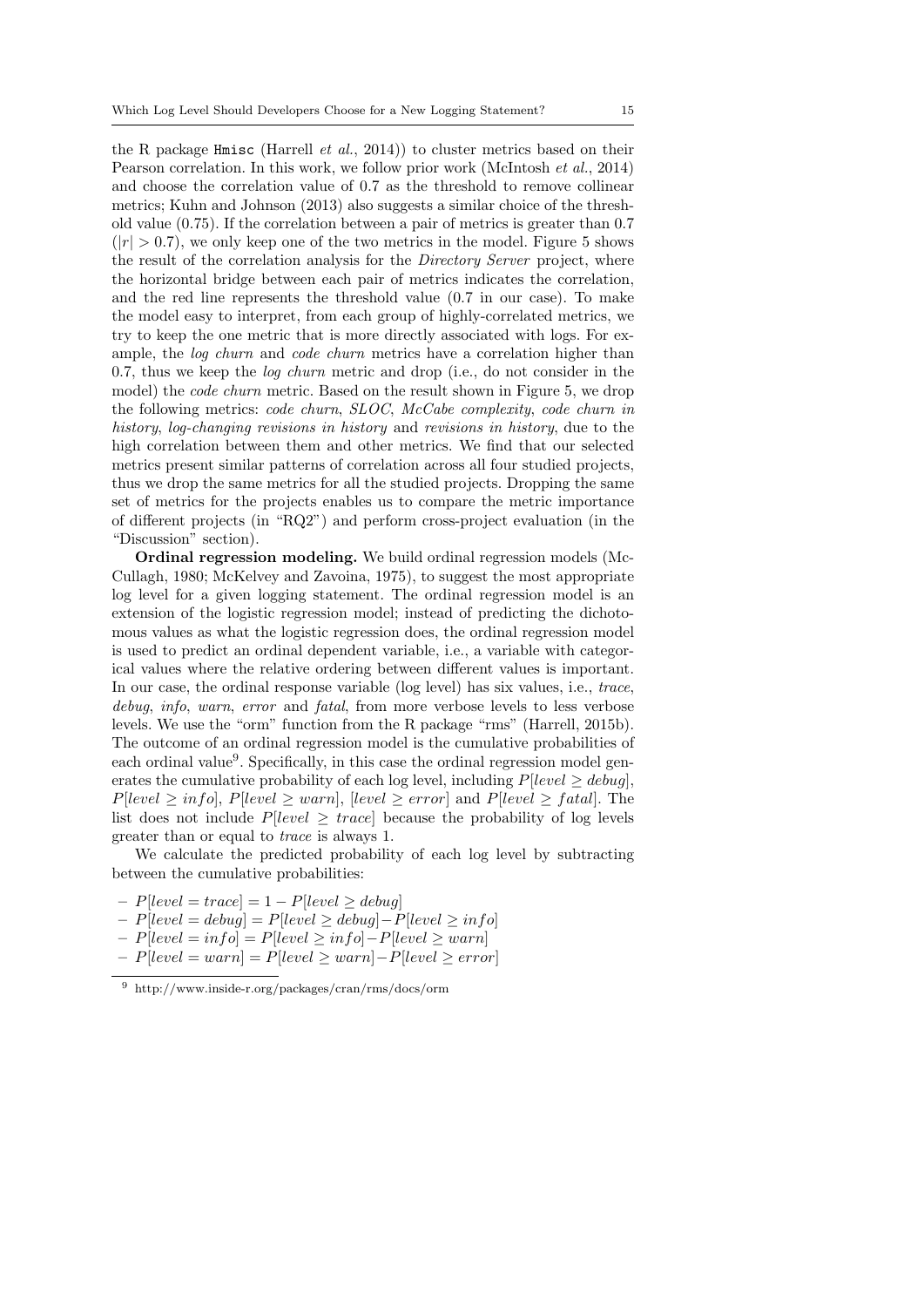

Fig. 5 Correlation analysis using Spearman hierarchical clustering (for Directory Server). The red line indicates the threshold (0.7) that is used to remove collinear metrics.

– P[level = error] = P[level ≥ error]−P[level ≥ f atal]  $-P[level = fatal] = P[level \geq fatal]$ 

We then select the log level with the highest probability as the predicted log level.

Backward (step-down) variable selection. We use the metrics defined in Table 2 as the independent (predictor) variables to build the ordinal regression models. However, not all the independent variables are statistically significant in our models. Therefore, we use the backward (step-down) variable selection method (Lawless and Singhal, 1978) to determine the statistically significant variables that are included in our final regression models. The backward selection process starts with using all the variables as predictor variables in the model. At each step, we remove the variable that is the least significant in the model. This process continues until all the remaining variables are significant (i.e.,  $p < 0.05$ ). We choose the backward selection method since prior research shows that backward selection method usually performs better than the forward selection approach (i.e., adding one statistically significant variable to the model at a time) (Mantel, 1970). We use the fastbw (Fast Backward Variable Selection) function from the R package rms (Harrell, 2015b) to perform the backward variable selection process.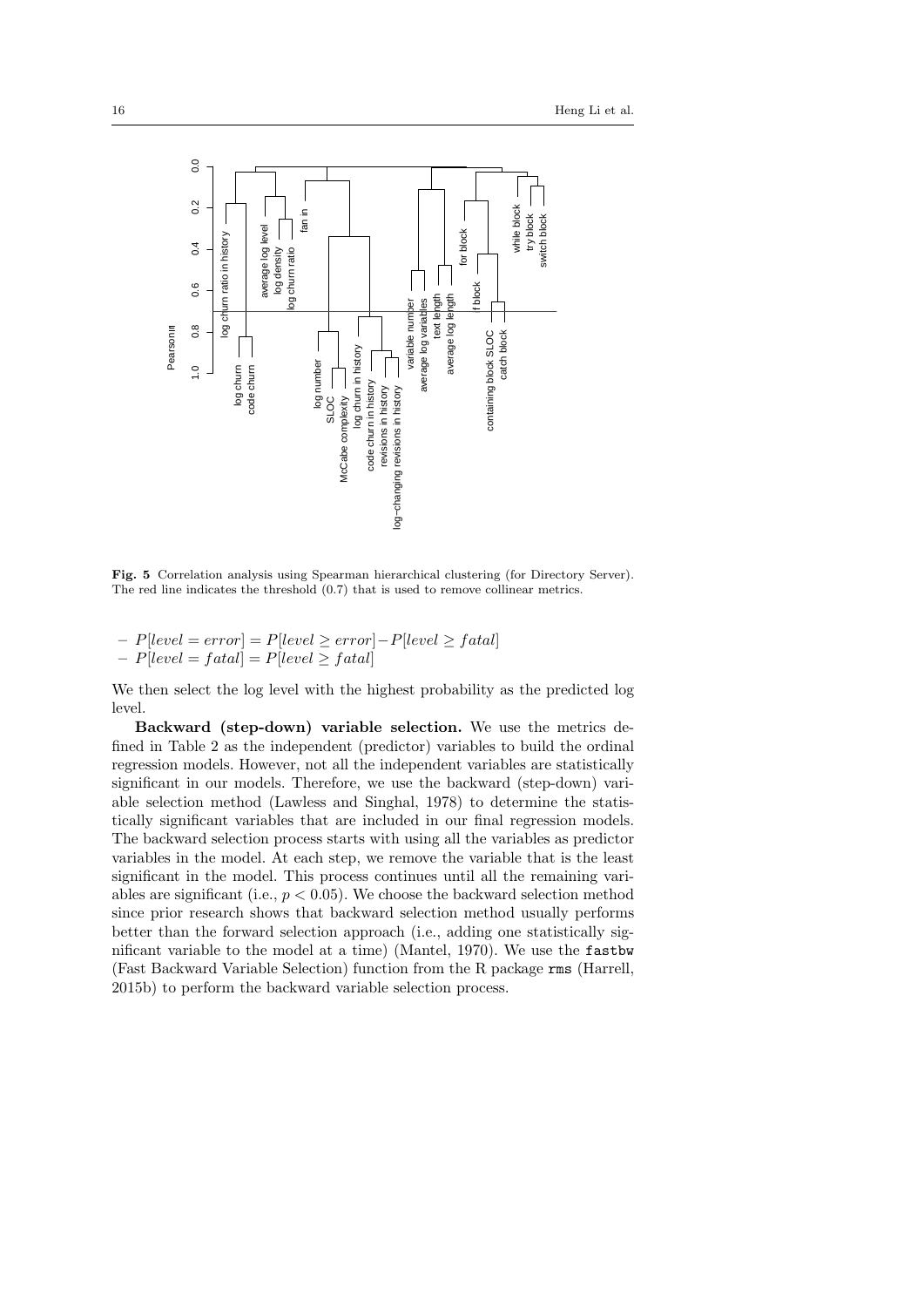Evaluation technique. We measure the performance of our ordinal regression models using the multi-class Brier score and AUC metrics.

Brier score (BS) is commonly used to measure the accuracy of probabilistic predictions. It is essentially the mean squared error of the probability forecasts (Wilks, 2011). The Brier score was defined by Brier (1950) to evaluate multi-category prediction. It is calculated by

$$
BS = \frac{1}{N} \sum_{i=1}^{N} \sum_{j=1}^{R} (f_{ij} - o_{ij})^2
$$
 (1)

where  $N$  is the number of prediction events (or number of added logging statements in our case),  $R$  is the number of predicted classes (i.e., or number of log levels in the level modeling case),  $f_{ij}$  is the predicted probability that the outcome of event i falls into class j, and  $o_{ij}$  takes the value 1 or 0 according to whether the event i actually occurred in class j or not. The Brier score ranges from 0 to 2 (Brier, 1950). The lower the Brier score, the better the performance of the model.

AUC (area under the curve) is used to evaluate the degree of discrimination that is achieved by a model. The AUC is the area under the ROC (receiver operating characteristic) curve that plots the true positive rate against the false positive rate. The AUC value ranges between 0 and 1. A high value for the AUC indicates a high discriminative ability of a model; an AUC of 0.5 indicates a performance that is no better than random guessing. In this paper, we use an R implementation (Cullmann, 2015) of a multiple-class version of the AUC, as defined by Hand and Till (2001).

The *Brier score* measures the error between the predicted probabilities and the actual observations, i.e., how likely the predicted log level is equal to the actual log level. A probabilistic prediction may assign an extremely high possibility (e.g., 100%) to the correct log level, or assign a probability to the correct category that is only slightly higher than the probability of an incorrect log level. The Brier score evaluation favors the former case to measure the model's ability to predict the correct category accurately.

The AUC give us an insight on how well the model can discriminate the log levels, e.g., how likely a model is able to predict an actual error level as error correctly, rather than predict an actual info level as error with false positive. In particular, the AUC provides a good performance measure when the distribution of the predicted categories is balanced (Kuhn and Johnson, 2013). Figure 2 shows that some log levels are less frequently used in the studied projects, hence harder to predict. A higher AUC ensures the model's performance when predicting such log levels. A prior study (Mant  $et al., 2009$ ) also uses a combination of AUC and Brier score to get a more complete evaluation of the performance of a model.

Bootstrapping and optimism. The Brier score and AUC provide us an insight on how well the models fit the observed dataset, but they might overestimate the performance of the models when applied to future observations (Efron, 1986; McIntosh et al., 2015). Bootstrapping (Efron, 1979) is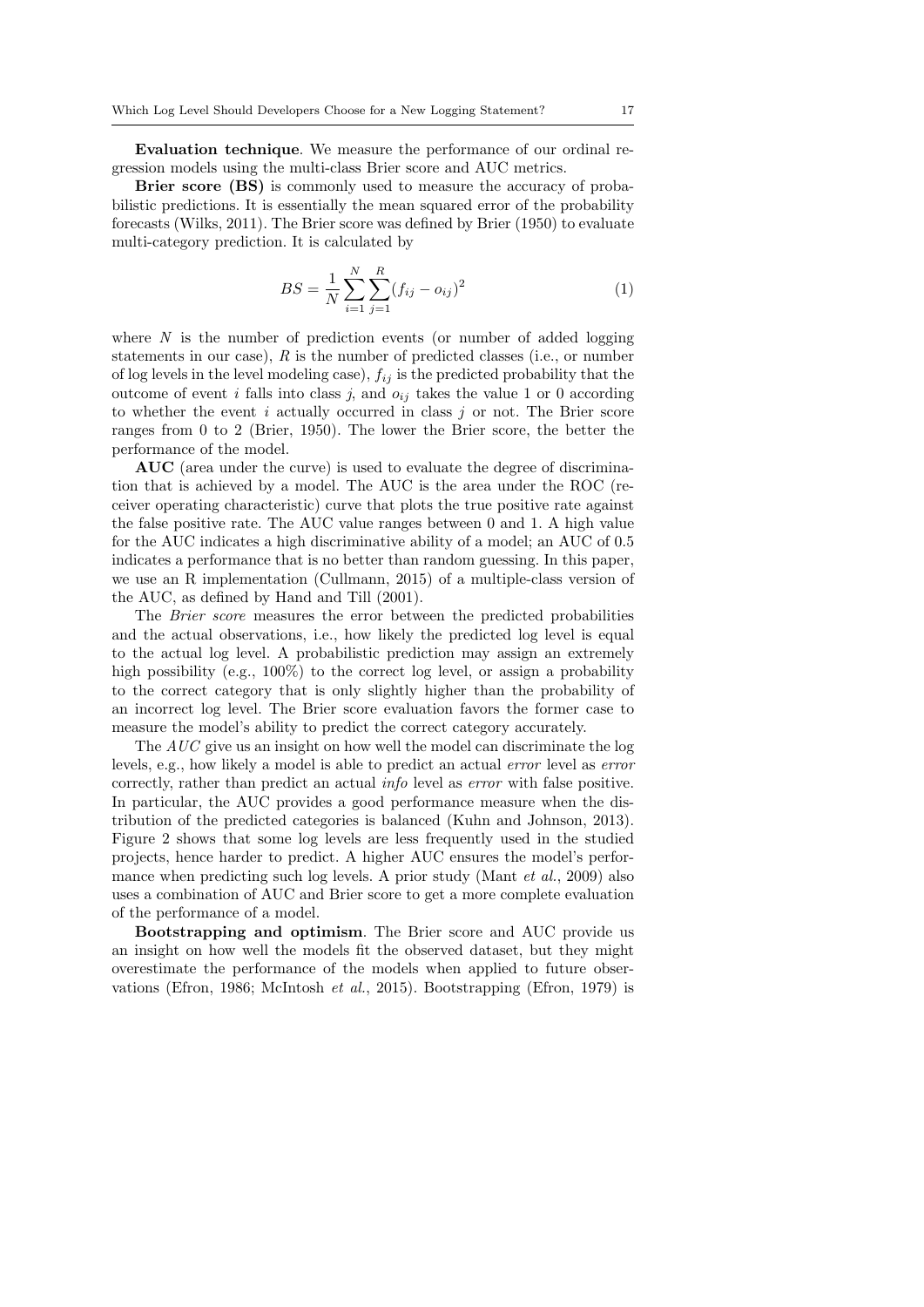a general approach to infer the relationship between sample data and the population, by resampling the sample data with replacement and analyzing the relationship between the resample data and the sample data. In order to avoid overestimation (or optimism), we subtract the bootstrap-averaged optimism (Efron, 1986) from the original performance measurement (i.e., Brier score and AUC). The optimism values of the Brier score and AUC are calculated by the following steps, similar to prior research (McIntosh *et al.*, 2015):

- $-$  Step 1. From the original dataset with N logging statements (i.e., instances), we randomly select a bootstrap sample of N instances with replacement. On average, 63.2% of the logging statements in the original dataset are included in the bootstrap sample for at least once (Kuhn and Johnson, 2013).
- Step 2. We build an ordinal regression model using the bootstrap sample (which contains averagely 63.2% of the logging statements in the original dataset).
- Step 3. We test the model (built from bootstrap sample) on the bootstrap and original datasets separately, and calculate the Brier score and AUC on both datasets.
- Step 4. We measure the optimism by calculating the difference between the model's performance (Brier score and AUC) on the bootstrap sample and on the original dataset.

The steps are repeated for 1,000 times to ensure that our random sampling is not biased (Harrell, 2015a). We calculate the average optimism values of the Brier score and AUC, and then obtain the optimism-reduced Brier score and AUC by subtracting the optimism from the original values. The optimismreduced Brier score and AUC values give us an indication of how well we can expect the model to fit to the entire dataset (but not just the sample or the observed data).

Baseline models. We compare the performance of our ordinal regression models with two baseline models: a random guessing model, and a naive model based on the proportional distribution of log levels. The random guessing model predicts the log level of a logging statement to be each candidate level with a identical probability of  $1/R$ , where R is the number of candidate levels. The intuition of the naive model is that when a developer does not know the appropriate log level, a default log level of the project may be chosen for the logging statement. However, we do not know the default log level of each project. Therefore, for each project we calculate the proportion of each log level used in the logging statements, and use the proportion as the predicted probability of that particular level. In other words, the naive model allocates the predicted probability of the candidate log levels according to the proportional distribution of the log levels in that particular project.

#### Results

The ordinal regression model achieves an optimism-reduced Brier score of 0.44 to 0.66 and an optimism-reduced AUC of 0.75 to 0.81.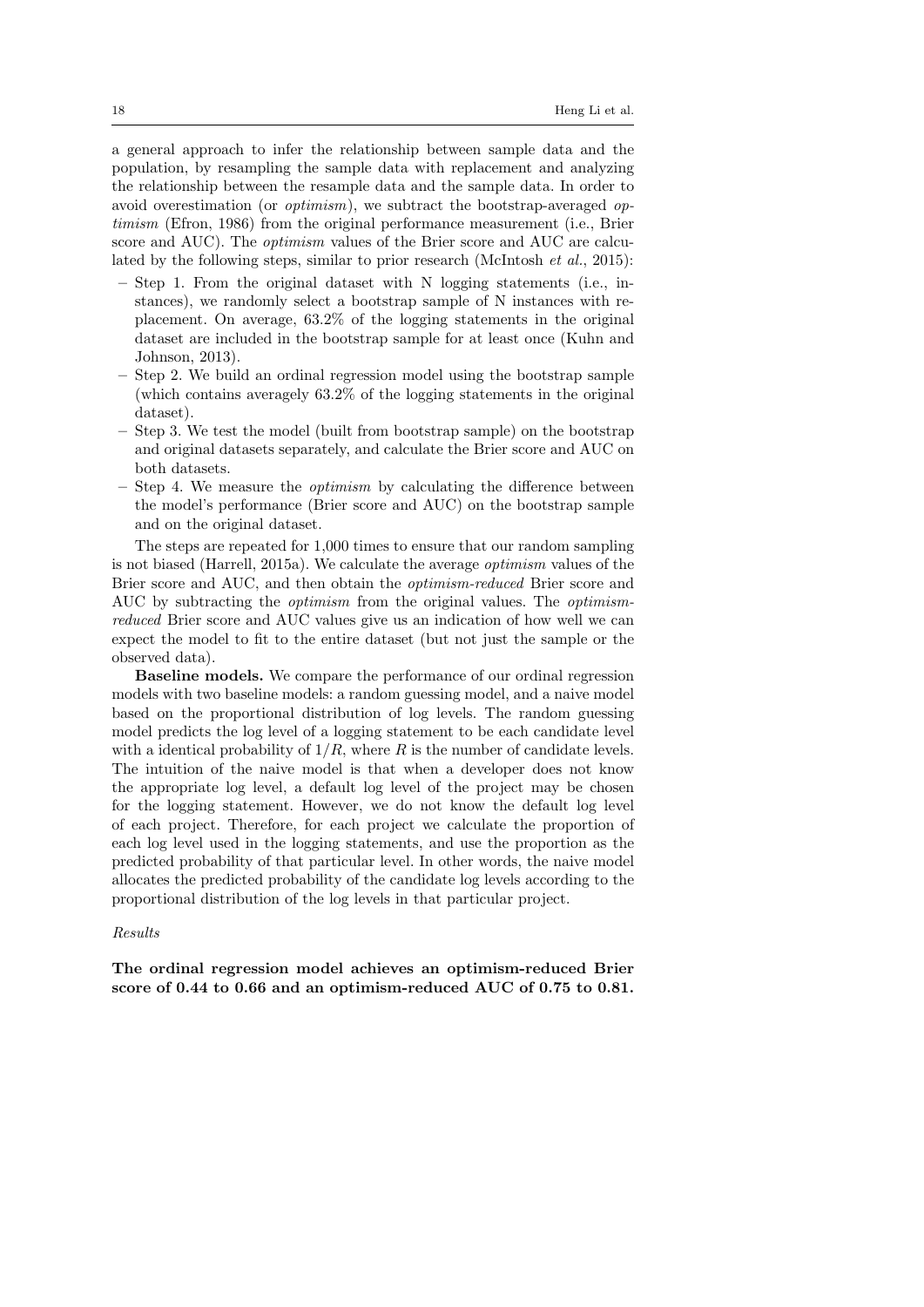An AUC of 0.75 to 0.81 indicates that the ordinal regression model performs well in discriminating the six log levels, and that the model can accurately suggest log levels for newly-added logging statements. As shown in Table 3, the original Brier score for the ordinal regression model, which measures the model's performance when both of the training data and the testing data is the whole data, ranges from 0.43 to 0.65. The optimism-reduced Brier score of the ordinal regression model, which measures the model's performance when the model is trained on a subset (bootstrapped resample) of the data while tested on the whole data, ranges from 0.44 to 0.66, with only a difference between 0 and 0.01. The difference between the original AUC and the optimism-reduced AUC is also very small, ranging from 0 to 0.01. The negligible difference between the original and the optimism-reduced performance values indicates that the model is not over-fitted to the training data. Instead the model can also be effectively applied to a new data set. In other words, the performance of our models, when applied on new data in practice, would only exhibit very minimal degradation.

We also measure the computational cost for determining the appropriate log level for a newly-added logging statement. On average, training an ordinal regression model for a large project like Hadoop on a workstation (Intel i7 CPU, 8G RAM) takes less than 0.3 seconds, and predicting the log level for a newly-added logging statement takes less than 0.01 seconds. For each commit, we would only need to perform the prediction step in real-time, while the training can be done offline. Our approach can provide suggestions for log levels in an interactive real-time manner.

The performance of the ordinal regression model outperforms that of the naive model and the random guessing model. For all the four studied projects, as presented in Table 3, the ordinal regression model achieves a higher AUC than the baseline models (the random guessing model and the naive model), by 0.25 to 0.31. The significantly higher AUC of the ordinal regression model indicates that it outperforms the baseline models in discriminating the six log levels. For three out of the four studied projects, Directory Server, Hama and *Qpid*, the Brier score of the ordinal regression model is better than that of the baseline models. The Brier score of the ordinal regression model outperforms the random guessing model by 0.28 to 0.36. The Brier score of the ordinal regression model outperforms the naive model by 0.21 to 0.22.

For the Hadoop project, the Brier score of the ordinal regression model is less significantly higher than that of the baseline models: the ordinal regression model gets a Brier score of 0.66, while the naive model and the random guessing model get a Brier score of 0.75 and 0.83, respectively. A possible reason for the ordinal regression model's performance degradation in the Hadoop project is that the Hadoop project presents a more variant usage of log levels in each type of block. As shown in Figure 3, for the Hadoop project, the most-frequently used log level in each type of block only covers 33% to 55% of the logging statements that are inserted in that particular type of block. However, the proportions of the most-frequently used log level in each type of block are more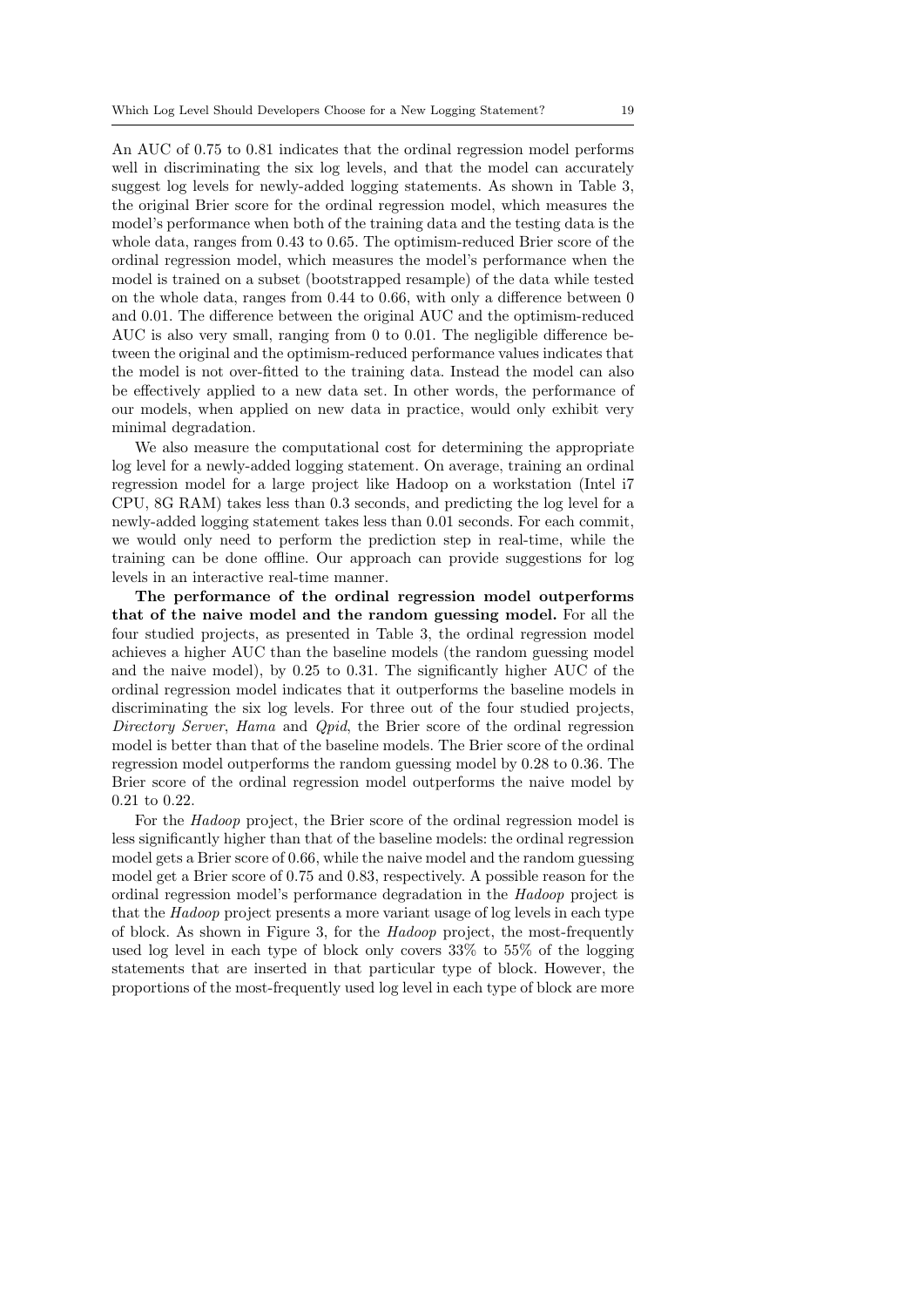$\mathbf{r}$ 

l.

| Project   | Ordinal model   |                | Naive model |      | Random guess       |           |  |
|-----------|-----------------|----------------|-------------|------|--------------------|-----------|--|
|           | Brier Score     | AUC.           | Brier Score | AUC  | <b>Brier Score</b> | $\rm AUC$ |  |
| D. Server | $0.44~(0.43)^1$ | $0.78(0.78)^2$ | 0.65        | 0.50 | 0.80               | 0.50      |  |
| Hadoop    | 0.66(0.65)      | 0.76(0.76)     | 0.75        | 0.50 | 0.83               | 0.50      |  |
| Hama      | 0.51(0.50)      | 0.75(0.76)     | 0.73        | 0.50 | 0.83               | 0.50      |  |
| Qpid      | 0.55(0.55)      | 0.81(0.82)     | 0.76        | 0.50 | 0.83               | 0.50      |  |

Table 3 Comparing the performance of the ordinal regression model with the random guessing model and the naive model.

<sup>1</sup> The value outside the parenthesis is the optimism-reduced Brier score, and the value inside the parenthesis is the original Brier score.

<sup>2</sup> The value outside the parenthesis is the optimism-reduced AUC, and the value inside the parenthesis is the original AUC.

dominating in other studied projects, ranging 49% - 76%, 35% - 66%, and 38% - 63% for the Directory Server, Hamma and Qpid projects, respectively. For the Hadoop project, the top two most-frequently used log levels in each type of block are used in 62% to 93% of the logging statements that are inserted in that particular type of block. The top two most-frequently used log levels in each type of block cover 79% to 100%, 68% to 100%, and 68% to 92% of the logging statements for the Directory Server, Hama, and Qpid projects, respectively. The variant usage of log levels in each type of block makes it hard for a model to achieve an accurate probabilistic prediction. However, a high AUC of 0.76 still indicates that the ordinal regression model performs well in discriminating the six log levels for the logging statements in the Hadoop project.

The ordinal regression models can effectively suggest log levels with an AUC of 0.75 to 0.81 and a Brier score of 0.44 to 0.66, which outperforms the performance of the naive model based on the log level distribution and a random guessing model.

RQ2: What are the important factors for determining the log level of a logging statement?

#### **Motivation**

✄

✂

In order to understand which factors (metrics) play important roles in determining the appropriate log levels, we analyze the ordinal regression models to get the relative importance of each variable. Understanding the important factors can provide software practitioners insight regarding the selection of the most appropriate log level for a newly-added logging statement.

#### Approach

Wald Chi-Square  $(\chi^2)$  test. We use the Wald statistic in a Wald  $\chi^2$  maximum likelihood test to measure the importance of a particular variable (i.e.,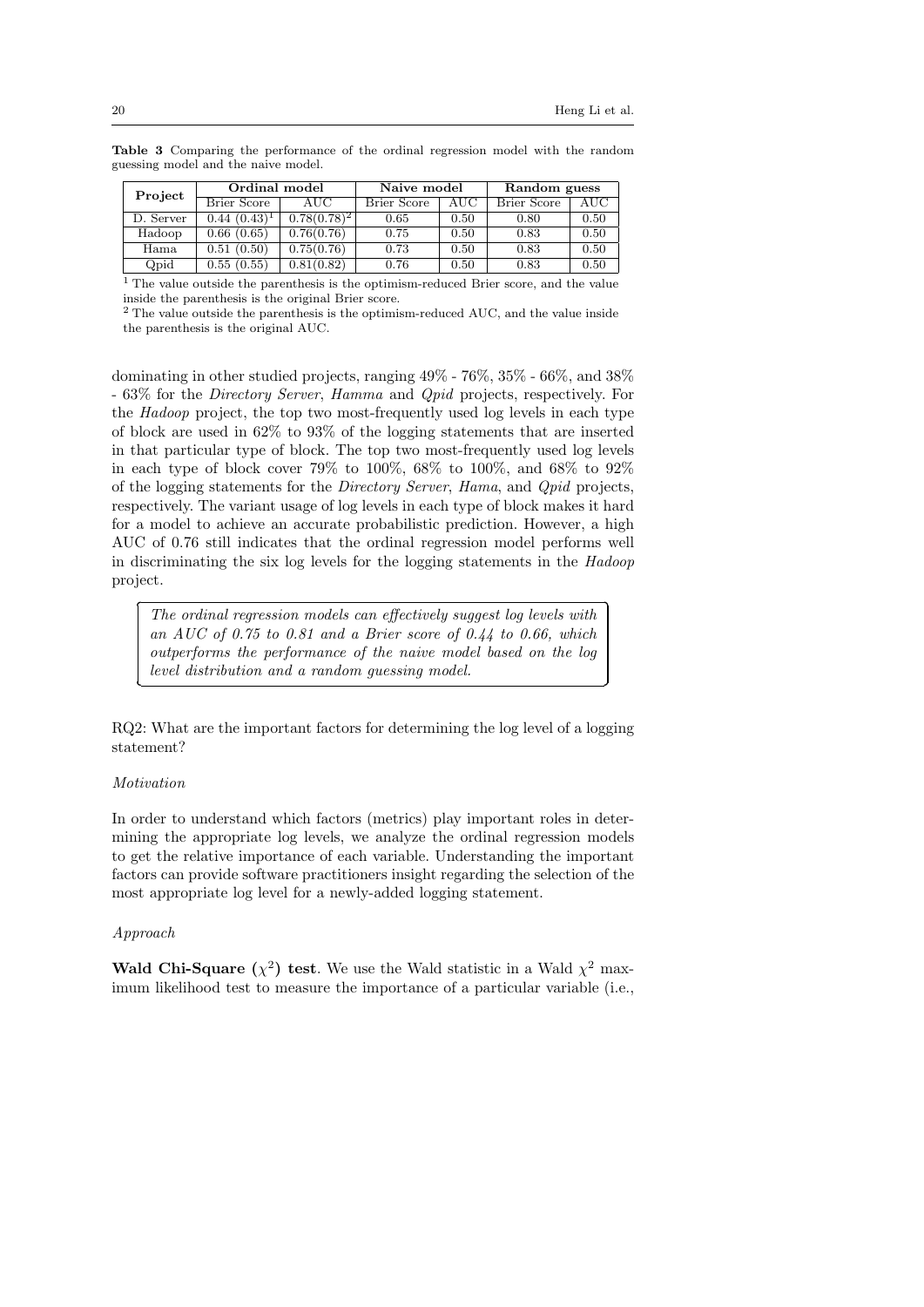calculated metric) on model fit. The Wald test tests the significance of a particular variable against the null hypothesis that the corresponding coefficient of that variable is equal to zero (i.e.,  $H_0$ :  $\theta = 0$ ) (Harrell, 2015a). The Wald statistic about a variable is essentially the square of the coefficient mean  $(\theta)$ divided by the variance  $(var(\theta))$  of the coefficient (i.e.,  $W = \frac{\hat{\theta}^2}{var(\theta)}$ ). A larger Wald statistic indicates that an explanatory variable has a larger impact on the model's performance, i.e., model fit. The Wald statistic can be compared against a chi-square  $(\chi^2)$  distribution to get a *p*-value that indicates the significance level of the coefficient. We use the term "Wald  $\chi^{2}$ " to represent the Wald statistic hereafter. Prior research has leveraged Wald  $\chi^2$  test in measuring the importance of variables (McIntosh et al., 2015; Sommer and Huggins, 1996). We perform the Wald  $\chi^2$  test using the anova function provided by the rms package (Harrell, 2015b) of R.

**Joint Wald Chi-Square**  $(\chi^2)$  test. In order to control for the effect of multiple metrics in each dimension, we use a joint Wald  $\chi^2$  test (a.k.a, "chunk test") (Harrell, 2015a) to measure the joint importance of each dimension of metrics. For example, we test the joint importance of the text length, variable number and log tokens metrics, and get a single Wald  $\chi^2$  value to represent the joint importance of the logging statement metrics dimension. The Wald  $\chi^2$  value resulted form a joint Wald test on a group of metrics is not simply the sum of the Wald  $\chi^2$  values that are resulted from testing the importance of the corresponding individual metrics; instead, the Wald test measures the joint importance of a group of metrics by testing the null hypothesis that all metrics in the group have a coefficient of zero (i.e.,  $H_0: \theta_0 = \theta_1 = ... \theta_{k-1} = 0$ , where  $k$  is the number of metrics in the group for joint Wald test) (Harrell, 2015a). The larger the Wald  $\chi^2$  value, the larger the joint impact that a group of metrics have on the model's performance. We also use the anova function from the R package rms (Harrell, 2015b) to perform the joint Wald  $\chi^2$  test.

### Results

The containing block metrics, which characterize the surrounding block of a logging statement, play the most important roles in the ordinal regression models for log levels. Table 4 shows the Wald  $\chi^2$  test results for all the individual metrics that are used in our final ordinal regression models. As listed in the "Sig." columns, all the final metrics that we used in our ordinal regression models are statistically significant in our models (i.e.,  $p < 0.05$ , since we used the backward variable selection approach to remove those insignificant metrics. Table 5 shows the joint Wald  $\chi^2$  test results for each dimension of metrics. The dimension of containing block metrics is the most important one (i.e., with the highest  $\chi^2$ ) in the models for the *Haodop* and the Hama projects; and it is the second most important dimension of metrics in the models for the Directory Server and the Qpid projects. Specifically, both the containing block type and the containning block SLOC metrics are statistically significant in the models for all four studied projects. Moreover, the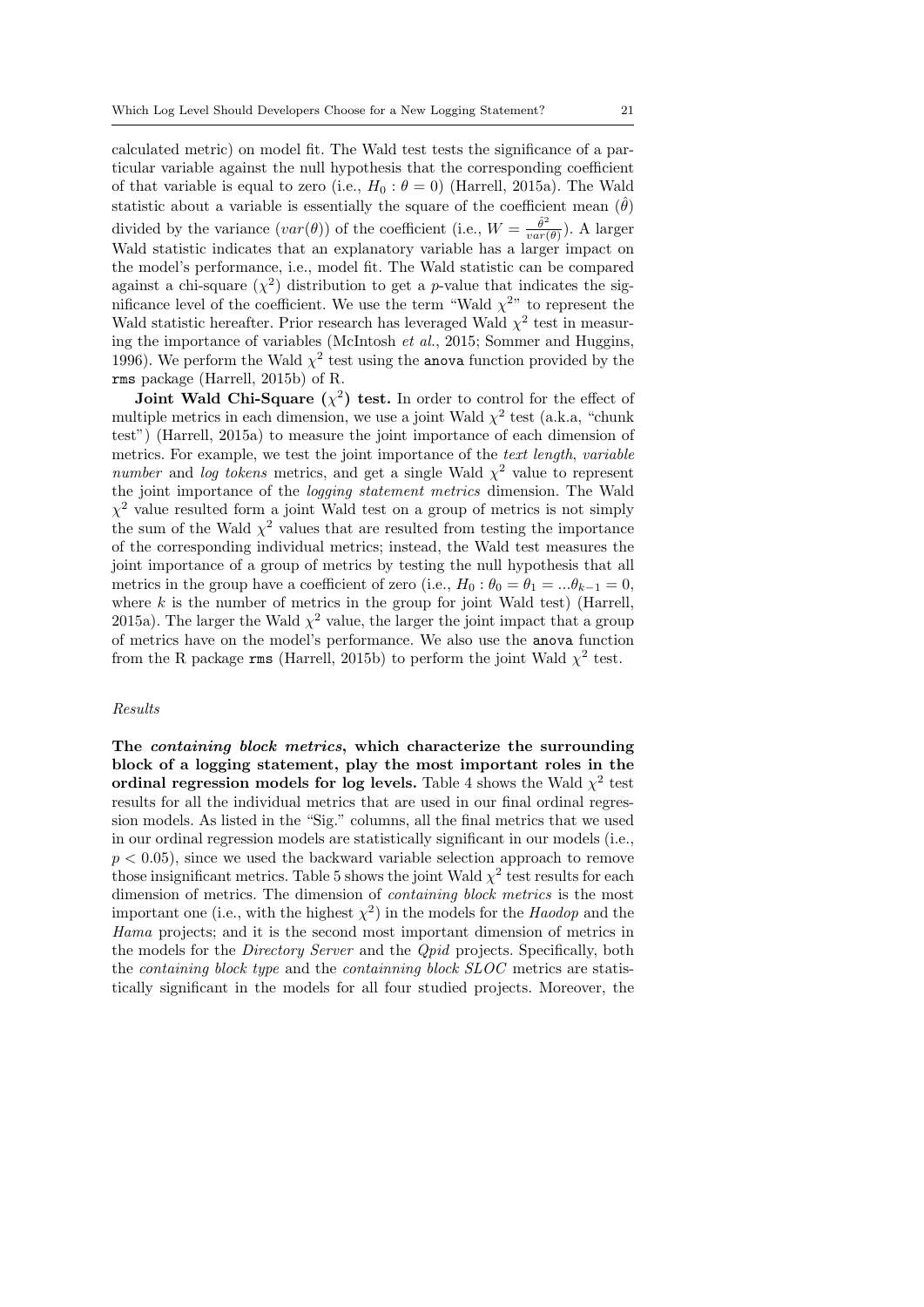containing block type metric as a individual metric plays the most important role in the models for the Hama project; and it is the second most important metric for the models for the other three projects. The *containing block SLOC* metric is the fourth important metric in the models for the Hadoop and Hama projects, while it plays less important roles in the models for the other two projects. Developers need to consider the characteristics of the surrounding block (e.g., block type) of a newly-added logging statement to determine the most appropriate log level for the particular logging statement.

Table 4 Variables' importance in the ordinal models, represented by the Wald Chi-square. The percentage following a Wald  $\chi^2$  value is calculated by dividing that particular Wald  $\chi^2$ value by the "TOTAL" Wald  $\chi^2$  value.

| <b>Directory Server</b>  |               | Qpid                         |                       |               |       |  |
|--------------------------|---------------|------------------------------|-----------------------|---------------|-------|--|
| Variable name            | Wald $\chi^2$ | $\overline{\textbf{Sig.}}^1$ | Variable name         | Wald $\chi^2$ | Sig.  |  |
| Log tokens               | 555 (29.3%)   | $***$                        | Average log level     | 937 (34.8%)   | $***$ |  |
| Containing block type    | 507 (26.8%)   | ***                          | Containing block type | 460 (17.1\%)  | ***   |  |
| Variable number          | $217(11.4\%)$ | ***                          | Log number            | 238 (8.8%)    | ***   |  |
| Average log level        | 200 (10.6%)   | ***                          | Log tokens            | 207 (7.7%)    | ***   |  |
| Text length              | 123 (6.5%)    | ***                          | Log churn             | $78(2.9\%)$   | $***$ |  |
| Average log variable     | 46 $(2.4\%)$  | ***                          | Average log variable  | $37(1.4\%)$   | ***   |  |
| Average log length       | $24(1.3\%)$   | ***                          | Containing block SLOC | $27(1.0\%)$   | ***   |  |
| Log number               | $23(1.2\%)$   | ***                          | Fan in                | $20(0.7\%)$   | $***$ |  |
| Log density              | $23(1.2\%)$   | $***$                        | Log density           | 11 $(0.4\%)$  | $**$  |  |
| Containing block SLOC    | $8(0.4\%)$    | $**$                         | Text length           | $9(0.3\%)$    | $**$  |  |
| Fan in                   | $5(0.3\%)$    | $*$                          | TOTAL                 | 2692 (100.0%) | ***   |  |
| Log churn ratio          | $5(0.3\%)$    | $\ast$                       |                       |               |       |  |
| <b>TOTAL</b>             | 1894 (100.0%) | ***                          |                       |               |       |  |
| Hadoop                   |               |                              | Hama                  |               |       |  |
| Variable name            | Wald $\chi^2$ | Sig.                         | Variable name         | Wald $\chi^2$ | Sig.  |  |
| Average log level        | 494 (23.1%)   | ***                          | Containing block type | 257 (29.4%)   | ***   |  |
| Containing block type    | 385 (18.1%)   | ***                          | Log tokens            | 96 (10.9%)    | $***$ |  |
| Log tokens               | 171 (8.0%)    | ***                          | Average log level     | 88 (10.1%)    | ***   |  |
| Containing block SLOC    | $136(6.4\%)$  | ***                          | Containing block SLOC | 37 (4.2%)     | $***$ |  |
| Log number               | 76 (3.6%)     | ***                          | Log number            | $20(2.2\%)$   | ***   |  |
| Log churn in history     | 42 $(2.0\%)$  | ***                          | <b>TOTAL</b>          | 876 (100.0%)  | ***   |  |
| Text length              | $29(1.4\%)$   | ***                          |                       |               |       |  |
| Average log variable     | $20(0.9\%)$   | ***                          |                       |               |       |  |
| Log churn ratio in hist. | 14 $(0.6\%)$  | ***                          |                       |               |       |  |
| TOTAL                    | 2134 (100.0%) | ***                          |                       |               |       |  |

<sup>1</sup> Statistical significance of explanatory power according to Wald  $\chi^2$  likelihood ratio test:

o  $p \ge 0.05$ ; \*  $p < 0.05$ ; \*\*  $p < 0.01$ ; \*\*\*  $p < 0.001$ 

Table 5 The joint importance of each dimension of metrics in the ordinal models, calculated using the joint Wald test. The percentage following a Wald  $\chi^2$  value is calculated by dividing that particular Wald  $\chi^2$  value by the "TOTAL" Wald  $\chi^2$  value.

|                           | Directory Server |                   | Hadoop        |          | Hama          |          | Opid            |          |
|---------------------------|------------------|-------------------|---------------|----------|---------------|----------|-----------------|----------|
| Metric dimension          | Wald $\sqrt{2}$  | $\text{Sig}^{-1}$ | Wald $\chi^2$ | Sig.     | Wald $\chi^2$ | Sig.     | Wald $\sqrt{2}$ | Sig.     |
| Containing block metrics  | 640 (33.8%)      | ***               | $894(41.9\%)$ | ***      | 577 (65.8%)   | ***      | 723 (26.9%)     | ***      |
| File metrics              | 258 (13.6%)      | ***               | 549 (25.7%)   | ***      | $91(10.3\%)$  | ***      | $1134(42.1\%)$  | ***      |
| Logging statement metrics | 889 (46.9%)      | ***               | 189 (8.9%)    | ***      | $96(10.9\%)$  | ***      | $224(8.3\%)$    | ***      |
| Change metrics            | $5(0.3\%)$       | *                 | $0(0.0\%)$    | $\Omega$ | $0(0.0\%)$    | $\Omega$ | 78 (2.9%)       | ***      |
| Historical metrics        | $0(0.0\%)$       | $\Omega$          | 67 $(3.1\%)$  | ***      | $0(0.0\%)$    | $\Omega$ | $0(0.0\%)$      | $\Omega$ |
| TOTAL                     | 1894 (100.0%)    | ***               | 2134 (100.0%) | ***      | 876 (100.0%)  | ***      | 2692 (100.0%)   | ***      |

<sup>1</sup> Statistical significance of explanatory power according to Wald  $\chi^2$  likelihood ratio test: o  $p \ge 0.05$ ; \*  $p < 0.05$ ; \*\*  $p < 0.01$ ; \*\*\*  $p < 0.001$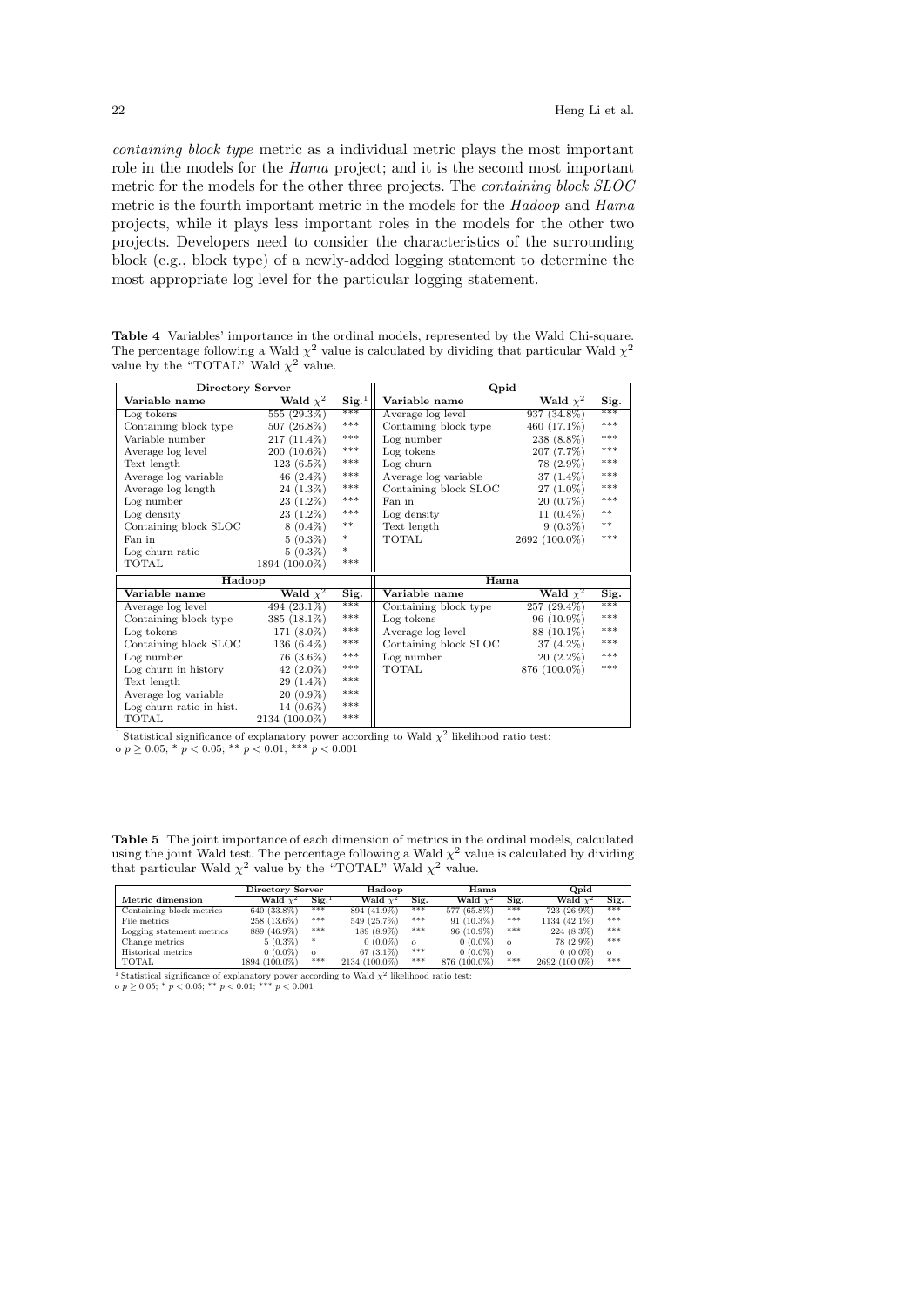The file metrics, which capture the overall logging practices in the containing files, are also important factors for predicting the log level of a newly-added logging statement. As shown in Table 5, the file metrics is the most important dimension in the ordinal regression models for the Qpid project, the second most important for the Hadoop project, and the third most important for the Directory Server and Hama projects. As shown in Table 4, in particular, the average log level metric is the most important individual metric for determining the log levels for the Hadoop and Qpid projects; and it is the third and fourth important one in the Hama and Directory Server projects, respectively. Such a result suggests that the logging statements that are inserted in the same file are likely to use similar log levels; this might be explained by the intuition that these logging statements share the same purposes of logging and they log the same or closely-connected features. Other metrics in the file metrics dimension - the log number, log density, average log variables, average log length and fan in metrics - are also statistically significant in the log level models. These metrics together capture the overall characteristics of the logging practices in a source code file. Developers should always keep in mind the overall logging characteristics (e.g., the log level of the existing logging statements) in the same file when determining the appropriate log level for a newly-added logging statement.

The logging statement metrics, which measure the content of a logging statement, also play important roles in explaining the log level for a newly-added logging statement. As shown in Table 5, the logging statement metrics is the most important dimension for explaining the log level for a newly-added logging statement in the Direcotory Server project. It is the second most important metric for explaining the log levels for the Hama project, and the third important metric for explaining the log levels for the Hadoop and Qpid projects. In particular, the log tokens metric is the most import individual metric for explaining the log levels for the *Directory* Server project; and it is the second, third, and forth most important metric for explaining the log levels for the Hama, Hadoop and Qpid projects, respectively. We investigated why the *log tokens* metric is more important for explaining the log levels for the Directory Server project than other projects. We find that the Directory Server project uses the least variety of tokens in their logging statements. Specifically, on average each logging statement in the Directory Server project contribute 0.08 unique tokens, while on average each logging statement contributes 0.12 to 0.21 unique tokens in other studied projects. The uniqueness of tokens in Directory Server makes it more certain to determine the appropriate log levels using such information. Other metrics in the logging statement metrics dimension - the text length and variable number metrics are also among the most important metrics for explaining the log levels for the Directory Server project; however, these two metrics are less important or even not statistically significant for explaining the log levels for the other three projects. In order to find the root cause of this discrepancy, we dig into the text length and variable number metrics for the four studied projects. We find that the Directory Server project generally uses significantly shorter text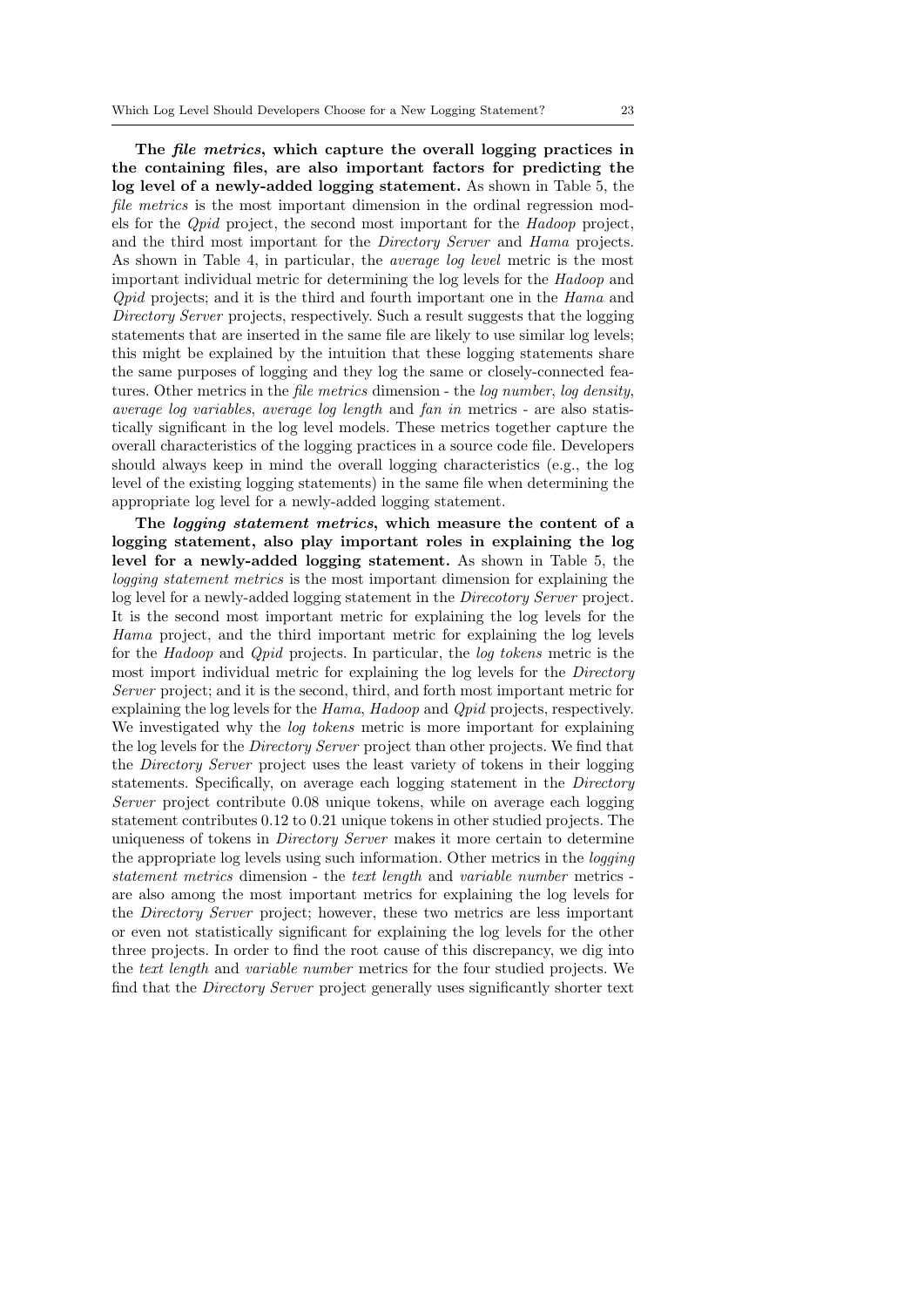Ĭ.

l.

but more variables in the error level logs which are the most popular ones in the Directory Server project (see Figure 2). Therefore, these two metrics have great explanatory power to the levels of the logging statements in the Directory Server project. However, we do not find similar patterns in the other three projects. In order to determine the most appropriate log level for a newly-added logging statement, developers should not only refer to the overall logging characteristics of the containing file and the containing block, but should also pay attention to the content of the logging statement itself.

The change metrics and historical metrics are the least important in explaining the choices of log levels. As shown in Table 5, the change metrics and historical metrics are the least important dimensions in the ordinal regression models for all studied projects. The log level of a newlyadded logging statement is not significantly impacted by the characteristics of the code change that introduces the logging statement. The log level of a newly-added logging statement is also not significantly impacted by the characteristics of the previous code changes that affect the containing file of the logging statement. The appropriate log level is more likely to be influenced by the static characteristics of the source code, rather than the change history of the source code. These results suggest that we should focus our effort on the current snapshot of the source code, rather than the development history, to determine the appropriate log level for a newly-added logging statement.

The characteristics of the containing block, the existing logging statements in the containing file, and the content of a newly-added logging statement play important roles in determining the appropriate log level for the newly-added logging statement. The appropriate log level is more likely to be influenced by the current snapshot of the source code, rather than the development history of the source code.

#### 5 Discussion

✄

✂

Cross-project Evaluation. Since small projects or new projects might not have enough history data for log level prediction, we also evaluate our model's performance in cross-project prediction. We train a model using a combo data of N −1 projects (i.e., the training projects), and use the model to predict the log levels of the newly-added logging statements in the remaining one project (i.e., the testing project). We use the AUC and the Brier score to evaluate the performance of the cross-project prediction models.

To avoid the unbalanced number of newly-added logging statements for each project in the training data, we leverage up-sampling to balance the training data such that each project has the same number of newly-added logging statements in the training data. Specifically, we keep unchanged the largest training project in the training data; while we randomly up-sample the entries of the other training projects with replacement to match the number of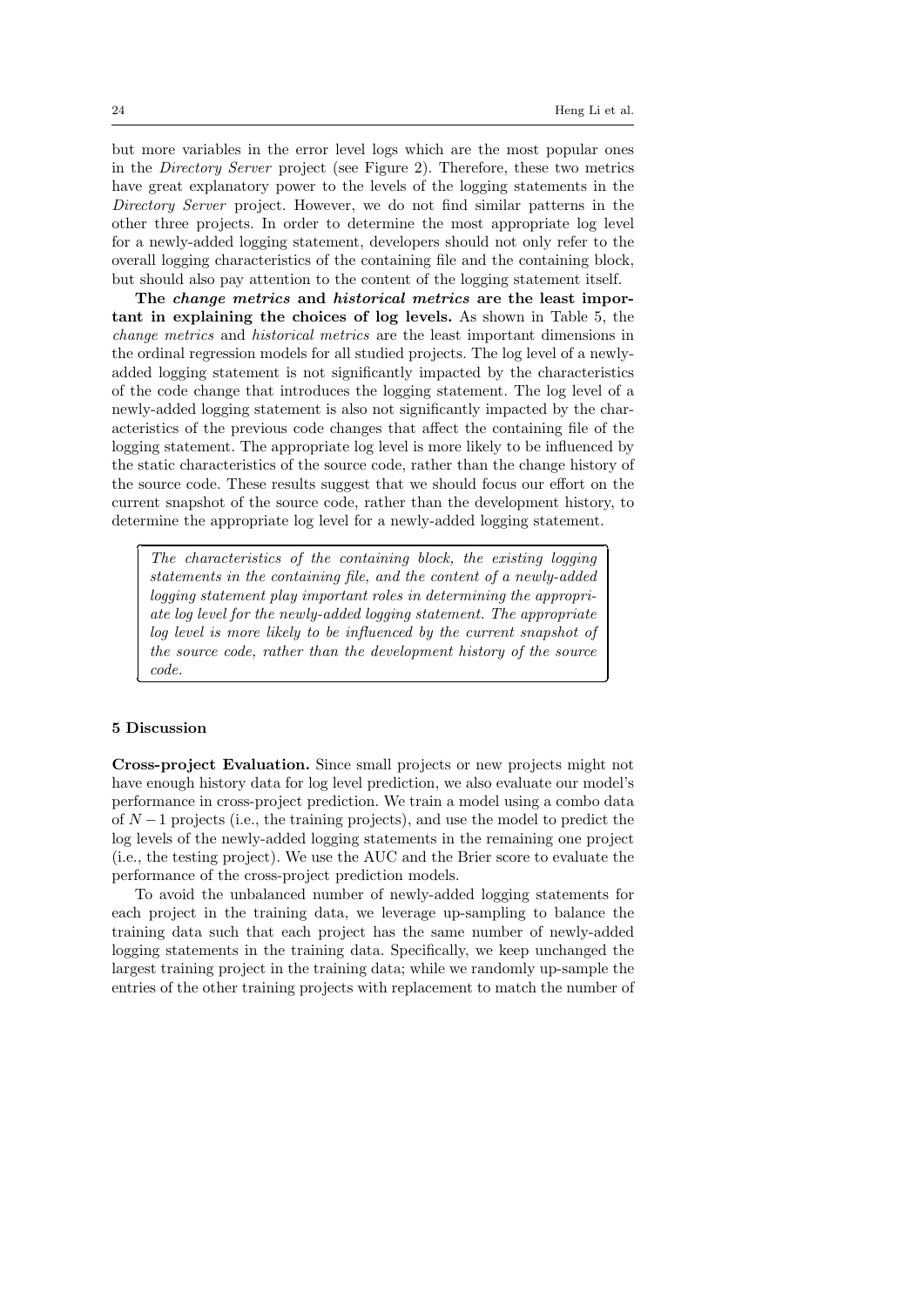entries of the largest training project. In order to reduce the non-determinism caused by the random sampling, we repeat the "up-sampling - training - testing" process for 100 times and calculate the average AUC and Brier score values.

Table 6 lists the performance of the cross-project models. Each row of the table shows the performance of the model that uses the specified project as testing data and all the other projects as training data. The cross-project models reach a Brier score of 0.57 to 0.77 and an AUC of 0.71 to 0.80.

Table 6 The results of the cross-project evaluation.

| Project         | <b>Brier</b> score | <b>AUC</b> |
|-----------------|--------------------|------------|
| DirectoryServer | 0.67               | 0.76       |
| Hadoop          | 0.77               | 0.72       |
| Hama.           | 0.57               | 0.71       |
| Qpid            | 0.70               | 0.80       |

Comparing Table 6 and Table 3, we find a significant performance degradation of the ordinal regression model when applied in cross-project prediction. The accuracy of probability prediction decreases significantly: the Brier score increases by 0.06 to 0.23. A likely explanation for the performance degradation is about the different distribution of log levels in different projects, as shown in Figure 2. Another explanation might be that the most important factors for the log level models are different among the studied projects. However, the AUC only decreases by 0.01 to 0.04. The cross-project models still have the ability to discriminate different log levels for newly-added logging statements. Overall, our cross-project evaluation results suggest that one is better off building separate models for each individual project.

Log Level Changes. We have left out all the newly-added logging statements that experience a later log level change in our study, as the levels of these logging statements may have been inappropriate in the first place. Developers change the log level of a logging statement either to fix an inappropriate log level or because the logging requirement has changed.

As shown in Table 1, there are 491 added logging statements that experience a later log level change in the four studied projects. Table 7 summarizes the patterns of log level changes that these 491 logging statements experience. Each row in the table represents the original level of an added logging statement, and each column represents the final level of the logging statements after one or more log level changes. 211 out of the 491 logging statements undergo a log level change from the info level to the debug level. On the other hand, 41 out of the 491 logging statements have their log level changed from the debug level to the info level. It seems that developers often change between the info and debug levels; the changes between info and debug levels represent 51% of all the log level changes. Other notable level change patterns include: warn to info, trace to debug, warn to debug, error to info, error to warn, warn to error, and debug to trace.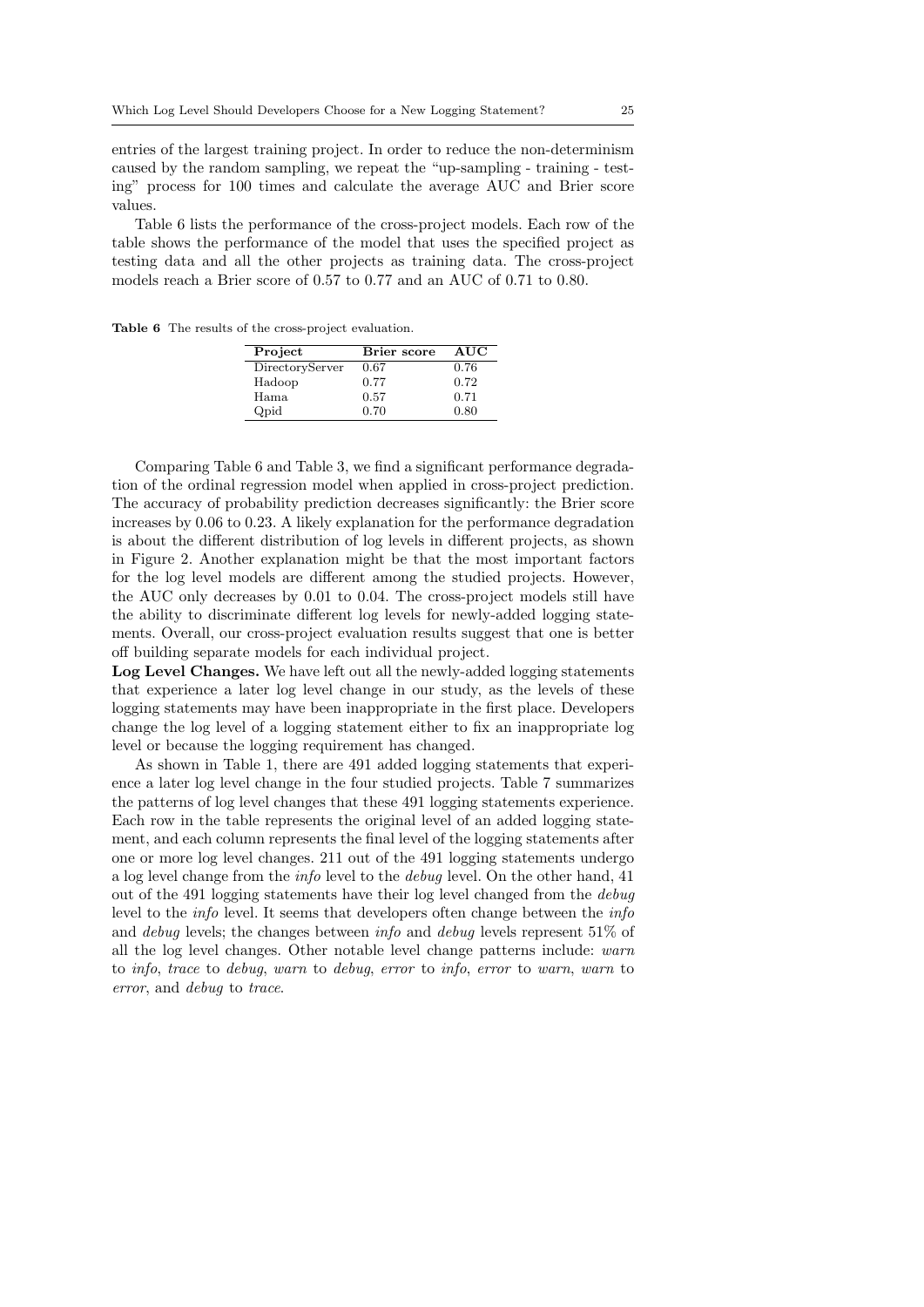|       | trace | debug          | info | warn | error | fatal |
|-------|-------|----------------|------|------|-------|-------|
| trace |       | 25             | 2    | 0    |       | 0     |
| debug | 16    | 9 <sup>1</sup> | 41   | 3    |       |       |
| info  | 8     | 211            |      | 13   |       | 0     |
| warn  |       | 23             | 35   | 0    | 16    | 3     |
| error |       | 12             | 23   | 23   | 2     | 4     |
| fatal |       |                |      |      |       |       |
|       |       |                |      |      |       |       |

Table 7 Summary of the patterns of log level changes in the four studied projects. Each row represents a original log level and each column represents a new log level.

<sup>1</sup> Sometimes a log level is eventually changed back to the same level after some changes.

We notice that 354 (72%) out of the 491 logging statements have undergone a log level change from a less verbose level to a more verbose level (e.g., from info to debug); these changes will cause the software systems to generate lesser log information when more verbose log levels are not enabled. 119 (24%) out of the 491 logging statements have their log levels changed from a more verbose log level to a less verbose log level (e.g., from  $debug$  to  $info$ ); these changes will cause the software systems to generate more log information when more verbose log levels are not enabled. 18 (4%) out of the 491 logging statements have their log levels changed to a different level, but eventually changed back to their initial log levels.

We also find that 385 (78%) out of the 491 logging statements have undergone a log level change to a log level that is only one level away from the original log level (e.g., from debug to info or from error to warn). 470 (96%) out of the 491 logging statements have their log levels changed to a level that is no more than 2 levels away (e.g., from warn to debug). Developers are likely to adjust their log levels between adjacent log levels rather than between log levels that are far apart. In this paper we study the log levels of logging statements generally; however, future study should explore the confusion and distinction between adjacent log levels.

#### 6 Threats to Validity

External Validity. The external threat to validity is concerned with the generalization of our results. In our work, we investigate four open source projects that are of different domains and sizes. However, since other software projects may use different logging libraries and apply different logging rules, the results may not generalize to other projects. Further, we only analyze Java source code in this study, thus the results may not generalize to projects programmed in non-Java languages. For example, other logging libraries in other programming languages may not support all the six log levels. Findings from more case studies on other projects, especially those with other programming languages and other logging libraries, can benefit our study.

Our preliminary study finds that different projects have different distribution of log levels. The results for RQ2 shows that the most important factors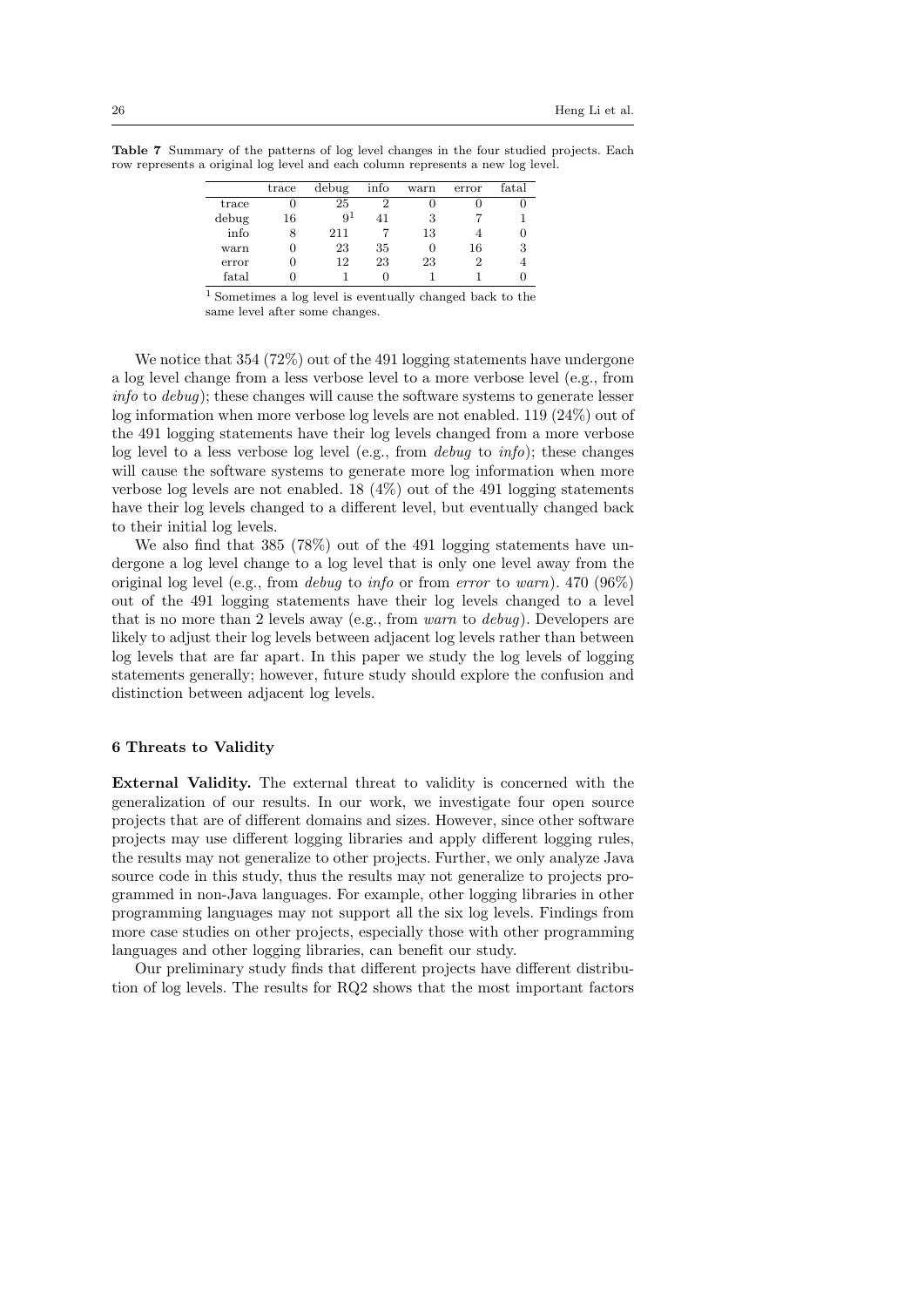for the log level models are different among the studied projects. Besides, our cross-project evaluation highlights a significant performance degradation when our ordinal regression models are applied across projects. Therefore, in order to provide the most appropriate suggestion for the log level of a newlyadded logging statement, it is recommended to build separate models for each individual project.

Internal Validity. The ordinal regression modeling results show the relationship between log levels and a set of software metrics. The relationship does not represent the casual effects of these metrics on log levels. The choice of log levels can be associated with many factors other than the metrics that we used to model log level. Future studies may extend our study by considering other factors.

In this paper we study the appropriate choice of log level for a newlyadded logging statement. We assume that in most cases developers of the studied projects are able to determine the most appropriate (i.e., consistent) log levels for their logging statements. However, the choices of log levels in the studied projects might not be always appropriate. To address this issue, we choose several successful and widely-used open source projects, and we remove all newly-added logging statements that experience a log level change later on in their lifetime.

This paper studies the log level, which is fixed in the code, for a logging statement. The users of software systems that leverage log levels can configure at which verbosity level the logging statements should be printed, for different usage scenarios (e.g, debugging). In this paper we do not capture the usage scenarios of the logging statements of these software systems. We may need to consider different usage scenarios of the logging statements to better determine the appropriate log levels in future work.

Construct Validity. This paper proposes an approach that can provide developers with suggestions on the most appropriate log level when they add a new logging statement. Future work should conduct user studies with real developers to better evaluate how well our approach would perform in a real life setting.

We choose five dimensions of software metrics to model the appropriate log level of a logging statement. However, there might be other metrics, such as the characteristics of the logged variables, that can help improve the performance of our models. We expect future work to expand this study and consider more relevant software metrics.

## 7 Related Work

In this section, we discuss the prior research with regards to leveraging logs, improving logs, and empirical studies of logs.

Leveraging logs. A large amount of log-related research work focuses on postmortem diagnosis of logs (Mariani and Pastore, 2008; Mariani et al., 2009; Oliner et al., 2012; Xu et al., 2009; Yuan et al., 2010). Since console logs that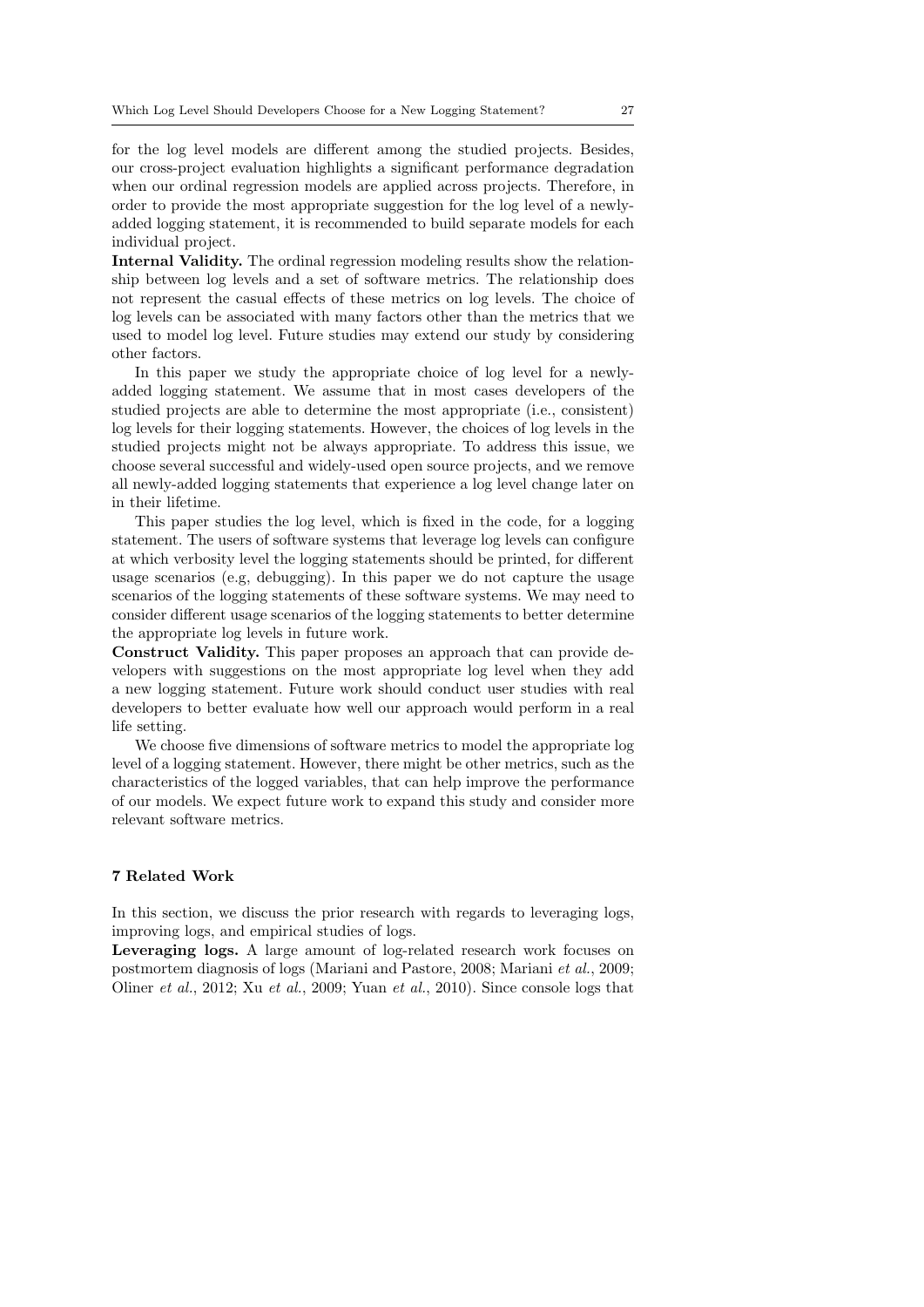are generated in large-scale data centers often consist of voluminous messages and it is difficult for operators to detect noteworthy logs,  $Xu$  *et al.* (2009) propose a method to mine the rich source of log information in order to automatically detect system runtime problems within a short time. As field logs and source code are usually the only resources for developers to diagnose a production failure, Yuan et al. (2010) propose a tool named SherLog, which leverages run-time log information and source code to infer the execution path during a failed production run. The tool needs neither reproducing the failure nor expert knowledge of the product. Mariani and Pastore (2008) propose a technique, which automatically analyzes log files and retrieves valuable information, to assist developers in identifying failure causes. The wide usage of logs highlights the importance of proper logging practices, and motivates our work to provide automated suggestions for the appropriate log level of a newly-added logging statement.

Improving logs. Several prior research efforts focus on improving logging practices. In order to address the issue of lacking of log messages for failure diagnosis, Errlog (Yuan et al., 2012a) analyzes the source code to detect unlogged exceptions (abnormal or unusual conditions) and automatically insert the missing logging statements.  $LogEnhancer$  (Yuan et al., 2012c), on the other hand, automatically adds causally-related information on existing logging statements to aid in future failure diagnosis. A recent tool named  $LogAd$ *visor* (Zhu *et al.*, 2015) aims to provide developers with suggestions on where to log. LogAdvisor extracts contextual features (such as textual features) of a code snippet (exception snippet or return-value-check snippet) and leverages the features to suggest whether a logging statement should be added to a code snippet. These tools try to improve logs by adding additional logged information or suggesting where to log. In this paper, we attempt to support logging practices by suggesting the appropriate log level of newly-added logging statements.

Empirical studies of logs. Researchers have conducted several empirical studies on logging practices. Fu *et al.* (2014) study the logging practices in two industrial software projects. They investigate what kinds of code snippet contain logs in order to provide a guideline on where to log. A recent empirical study (Kabinna et al., 2016b) highlights that developers should carefully estimate the benefits and effort for migrating from an old logging library to a new logging library. Another recent work (Kabinna et al., 2016a) studies how likely a logging statement is going to be changed after the initial commit. In contrast, we aim to provide developers on the choice of log level when they initially add a logging statement. A recent study on industry logging practices (Pecchia et al., 2015) highlights that the logging behavior is strongly developer dependent, and there is a need to establish a standard logging policy in a company. Such prior findings motivate our study towards improving current logging practices. Prior research shows that logs are often changed by developers without considering the needs of other stakeholders (Shang et al., 2011, 2014), and the changes to logs often break the functionality of log processing applications that are highly depending on the format of logs. Similarly,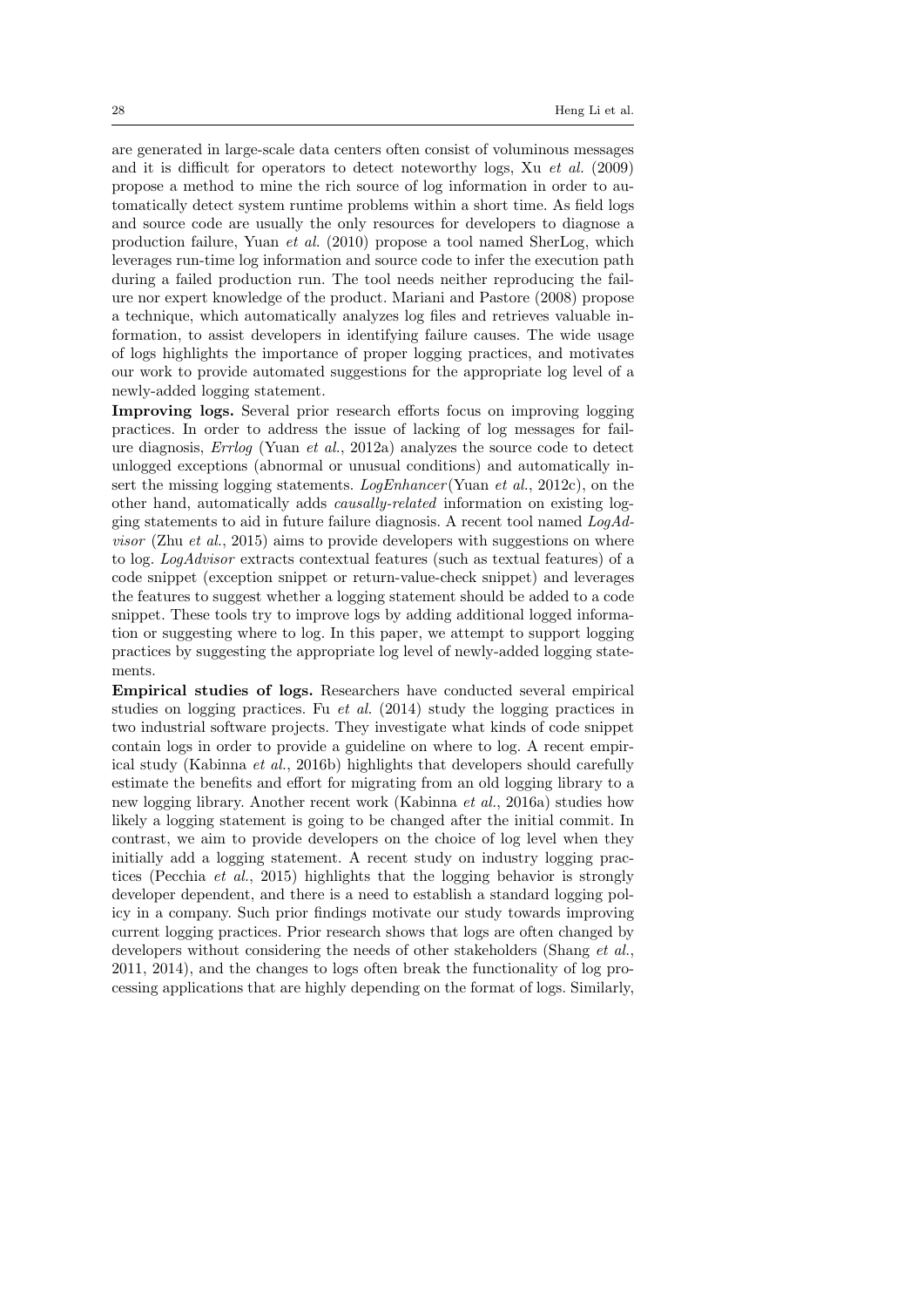Yuan *et al.* (2012b) studies the logging practices in four open source projects. They study the modification of logging statements over time. They examine the amount of effort that developers spend on modifying logging statements. Yuan et al. build a simple log-level checker to detect problematic log levels. Their checker is based on the assumption that if two logging statements within similar code snippets have inconsistent log levels, then at least one of them is likely to be incorrect. Our study differs from their work in two dimensions: 1) our model predicts actual log levels while the log-level checker only detects inconsistent levels; 2) the checker is based on identifying similar source code but our model considers a large number of software metrics that are relevant to log levels.

#### 8 Conclusions

Prior studies highlight the challenges that developers face when determining the appropriate log level for a newly-added logging statement. However, there is no standard or detailed guideline on how to use log levels appropriately; besides, we find that the usage of log levels varies across projects. We propose to address this issue (i.e., to provide suggestions on the choices of log levels) by learning from the prior logging practices of software projects. We firstly study the development history of four open source projects (Directory Server, Hadoop, Hama, and Qpid) to discover the distribution of log levels in various types of code snippets in these projects. Based on the insight from the preliminary study and our intuition, we propose an automated approach that leverage ordinal regression models to learn the usage of log levels from the existing logging practices, and to suggest the appropriate log levels for newly-added logging statements. Some of the key findings of our study are as follows:

- The distribution of log levels varies across different types of blocks, while the log levels in the same type of block show similar distributions across different projects.
- Our automated approach based on ordinal regression models can accurately suggest the appropriate log level of a newly-added logging statement with an AUC of 0.76 to 0.81 and a Brier score of 0.44 to 0.66. Such performance outperforms the performance of a naive model based on the log level distribution and a random guessing model.
- The characteristics of the containing block of a newly-added logging statement, the existing logging statements in the containing source code file, and the content of the newly-added logging statement play important roles in determining the appropriate log level for that logging statement.

Developers can leverage our models to receive automatic suggestions on the choices of log levels or to receive warnings on inappropriate usages of log levels. Our results also provide an insight on which factors (e.g., the containing block of a logging statement, the existing logging statements in the containing source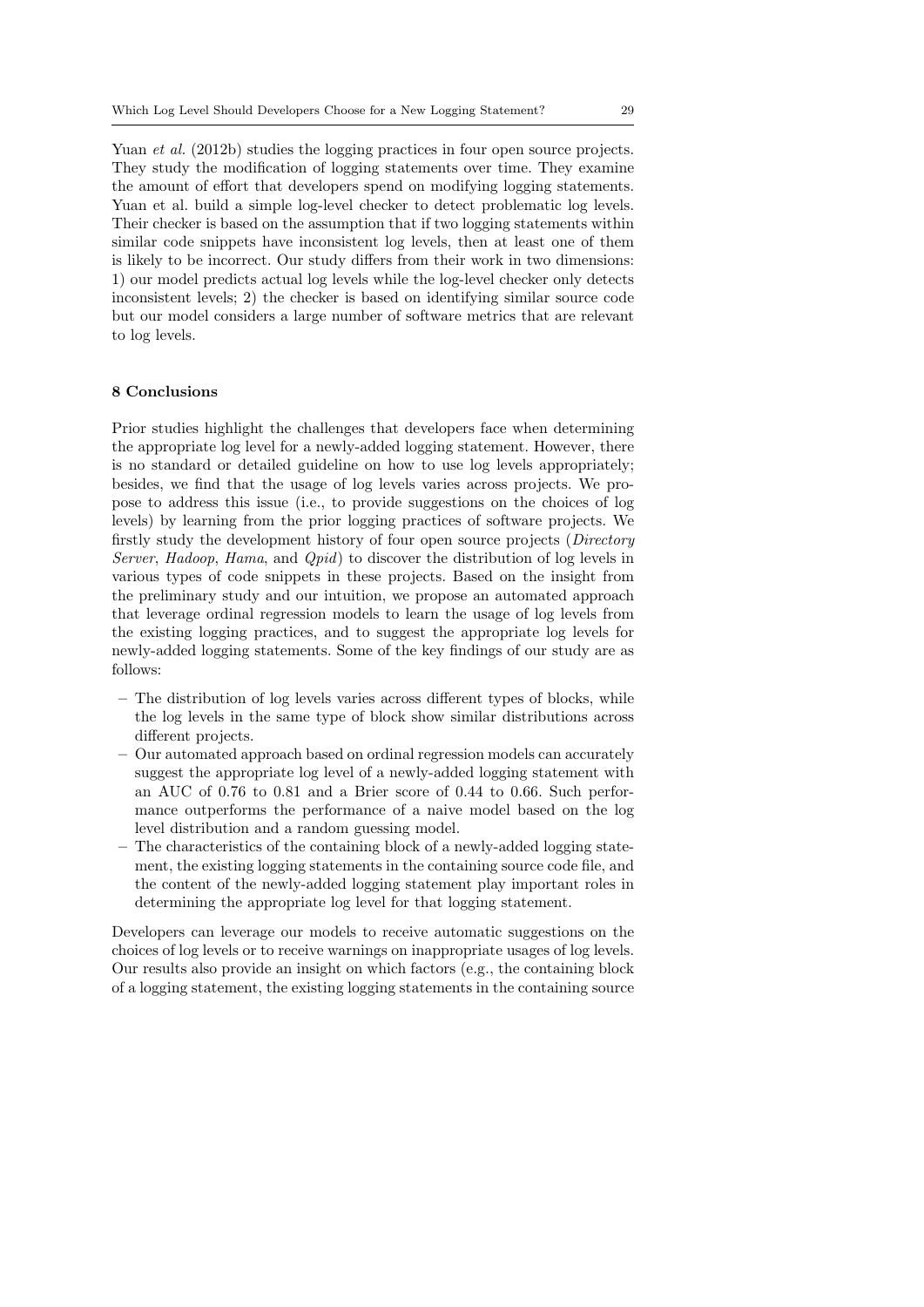code file, and the content of a logging statement) that developers consider when determining the appropriate log level for a newly-added logging statement.

# References

- Aguinis, H. (2004). Regression analysis for categorical moderators. Guilford Press.
- Brier, G. W. (1950). Verification of forecasts expressed in terms of probability. Monthly weather review,  $78(1)$ , 1–3.
- Cohen, J., Cohen, P., West, S. G., and Aiken, L. S. (2013). Applied multiple regression/correlation analysis for the behavioral sciences. Routledge.
- Cullmann, A. D. (2015). HandTill2001: Multiple Class Area under ROC Curve. R package version 0.2-10.
- D'Ambros, M., Lanza, M., and Robbes, R. (2012). Evaluating defect prediction approaches: a benchmark and an extensive comparison. Empirical Software Engineering, 17(4-5), 531–577.
- Eberhardt, C. (2014). The art of logging. http://www.codeproject.com/ Articles/42354/The-Art-of-Logging. Accessed 12 May 2016.
- Efron, B. (1979). Bootstrap methods: another look at the jackknife. The annals of Statistics, pages 1–26.
- Efron, B. (1986). How biased is the apparent error rate of a prediction rule? Journal of the American Statistical Association, 81(394), 461–470.
- Fu, Q., Zhu, J., Hu, W., Lou, J.-G., Ding, R., Lin, Q., Zhang, D., and Xie, T. (2014). Where do developers log? An empirical study on logging practices in industry. In Companion Proceedings of the 36th International Conference on Software Engineering, ICSE Companion '14, pages 24–33, New York, NY, USA. ACM.
- Graves, T. L., Karr, A. F., Marron, J. S., and Siy, H. (2000). Predicting fault incidence using software change history. IEEE Trans. Softw. Eng.,  $26(7)$ , 653–661.
- Gülcü, C. and Stark, S. (2003). The complete log4j manual. Quality Open Software.
- Hand, D. J. and Till, R. J. (2001). A simple generalisation of the area under the ROC curve for multiple class classification problems. Machine learning, 45(2), 171–186.
- Harrell, Jr., F. E. (2015a). Regression modeling strategies: with applications to linear models, logistic and ordinal regression, and survival analysis . Springer.
- Harrell, Jr., F. E. (2015b). rms: Regression Modeling Strategies. R package version 4.4-1.
- Harrell, Jr., F. E., with contributions from Charles Dupont, and many others. (2014). Hmisc: Harrell Miscellaneous. R package version 3.14-5.
- Hassan, A. E. (2009). Predicting faults using the complexity of code changes. In Proceedings of the 31st International Conference on Software Engineering, ICSE '09, pages 78–88, Washington, DC, USA. IEEE Computer Society.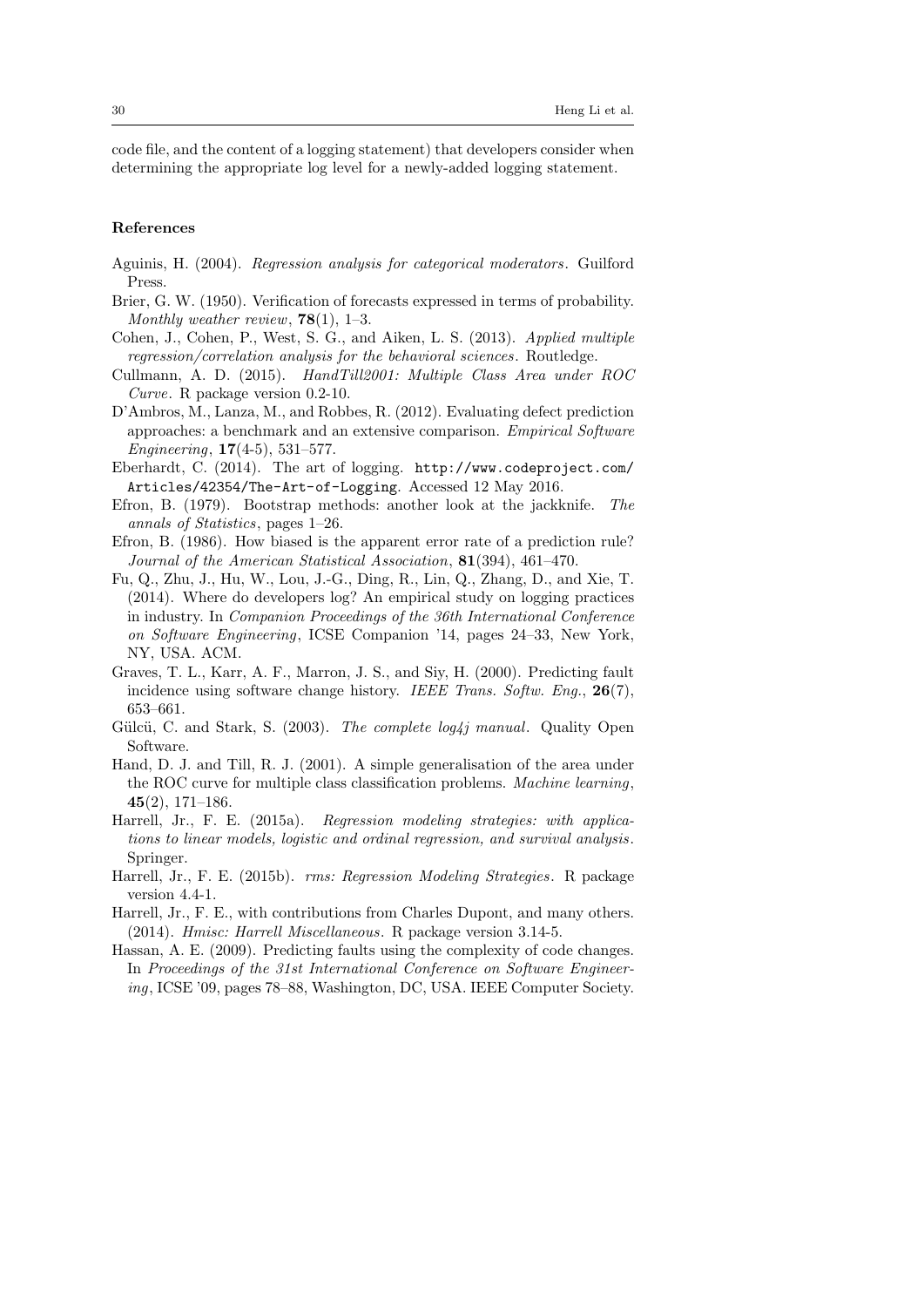- Kabinna, S., Bezemer, C.-P., Hassan, A. E., and Shang, W. (2016a). Examining the stability of logging statements. In *Proceedings of the 23rd IEEE* International Conference on Software Analysis, Evolution, and Reengineering, SANER '16.
- Kabinna, S., Bezemer, C.-P., Shang, W., and Hassan, A. E. (2016b). Logging library migrations: A case study for the Apache software foundation projects. In Proceedings of the 13th International Conference on Mining Software Repositories, MSR '16.
- Kuhn, M. and Johnson, K. (2013). Applied predictive modeling. Springer.
- Lawless, J. and Singhal, K. (1978). Efficient screening of nonnormal regression models. Biometrics, pages 318–327.
- Mant, J., Doust, J., Roalfe, A., Barton, P., Cowie, M. R., Glasziou, P., Mant, D., McManus, R., Holder, R., Deeks, J., et al. (2009). Systematic review and individual patient data meta-analysis of diagnosis of heart failure, with modelling of implications of different diagnostic strategies in primary care.
- Mantel, N. (1970). Why stepdown procedures in variable selection. Technometrics,  $12(3)$ , 621–625.
- Mariani, L. and Pastore, F. (2008). Automated identification of failure causes in system logs. In Proceedings of the 2008 19th International Symposium on Software Reliability Engineering, ISSRE '08, pages 117–126, Washington, DC, USA. IEEE Computer Society.
- Mariani, L., Pastore, F., and Pezze, M. (2009). A toolset for automated failure analysis. In Proceedings of the 31st International Conference on Software Engineering, ICSE '09, pages 563–566, Washington, DC, USA. IEEE Computer Society.
- McCullagh, P. (1980). Regression models for ordinal data. Journal of the royal statistical society. Series B (Methodological), pages 109–142.
- McIntosh, S., Kamei, Y., Adams, B., and Hassan, A. E. (2014). The impact of code review coverage and code review participation on software quality: A case study of the Qt, VTK, and ITK projects. In Proceedings of the 11th Working Conference on Mining Software Repositories, MSR 2014, pages 192–201, New York, NY, USA. ACM.
- McIntosh, S., Kamei, Y., Adams, B., and Hassan, A. E. (2015). An empirical study of the impact of modern code review practices on software quality. Empirical Software Engineering, pages 1–44.
- McKelvey, R. D. and Zavoina, W. (1975). A statistical model for the analysis of ordinal level dependent variables. Journal of mathematical sociology,  $4(1)$ , 103–120.
- MSDN (2011). Logging an exception. https://msdn.microsoft.com/en-us/ library/ff664711(v=pandp.50).aspx. Accessed 12 May 2016.
- Oliner, A., Ganapathi, A., and Xu, W. (2012). Advances and challenges in log analysis. Communications of the ACM , 55(2), 55–61.
- Pecchia, A., Cinque, M., Carrozza, G., and Cotroneo, D. (2015). Industry practices and event logging: Assessment of a critical software development process. In Proceedings of the 37th International Conference on Software Engineering - Volume 2, ICSE '15, pages 169–178, Piscataway, NJ, USA.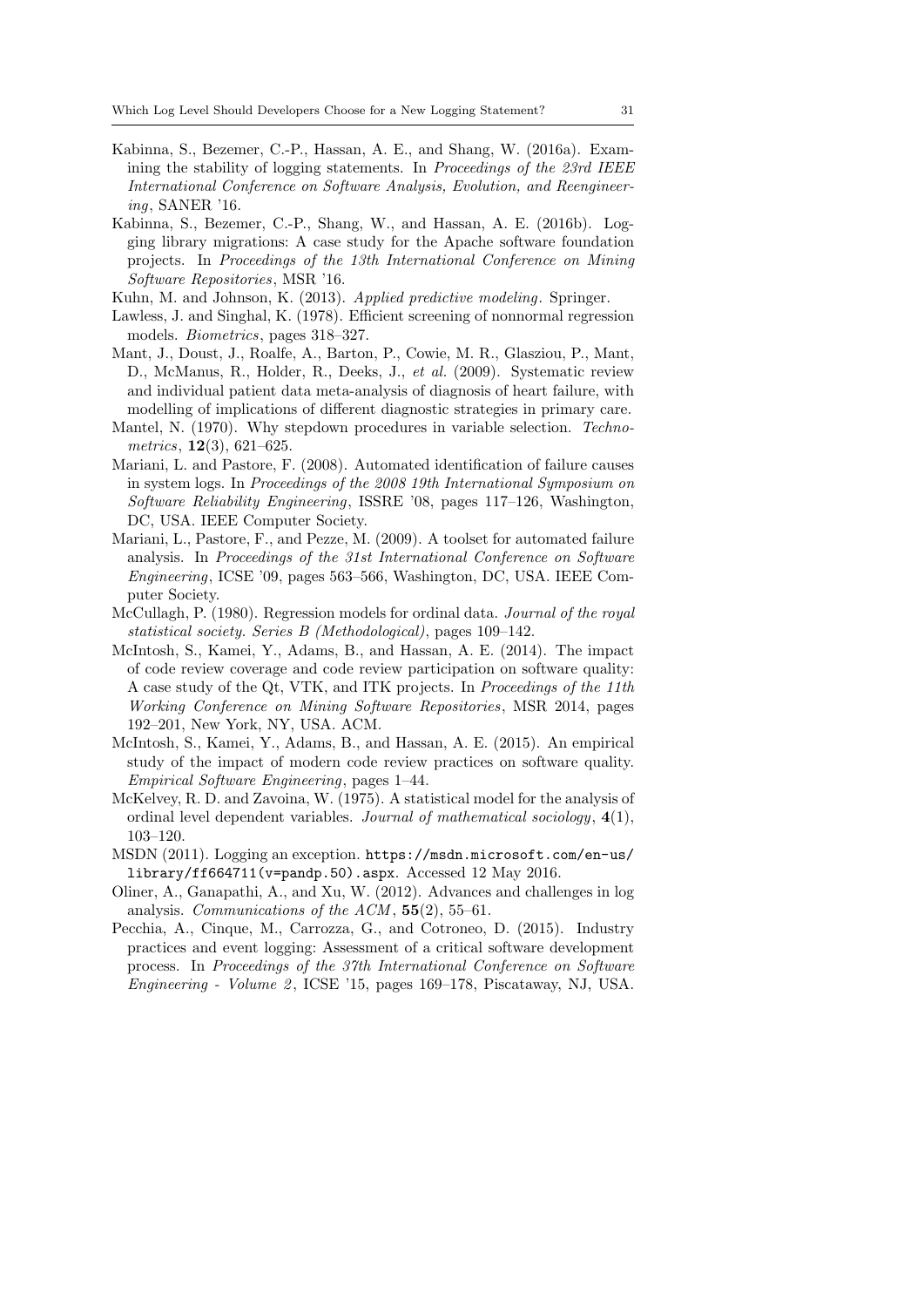IEEE Press.

- Shang, W., Jiang, Z. M., Adams, B., Hassan, A. E., Godfrey, M. W., Nasser, M., and Flora, P. (2011). An exploratory study of the evolution of communicated information about the execution of large software systems. In Proceedings of the 18th Working Conference on Reverse Engineering, WCRE '11, pages 335–344, Washington, DC, USA. IEEE Computer Society.
- Shang, W., Jiang, Z. M., Adams, B., Hassan, A. E., Godfrey, M. W., Nasser, M., and Flora, P. (2014). An exploratory study of the evolution of communicated information about the execution of large software systems. Journal of Software: Evolution and Process, 26(1), 3–26.
- Shihab, E., Jiang, Z. M., Ibrahim, W. M., Adams, B., and Hassan, A. E. (2010). Understanding the impact of code and process metrics on postrelease defects: A case study on the Eclipse project. In Proceedings of the 2010 ACM-IEEE International Symposium on Empirical Software Engineering and Measurement, ESEM '10, pages 4:1–4:10, New York, NY, USA. ACM.
- Sommer, S. and Huggins, R. M. (1996). Variables selection using the Wald test and a robust CP. Applied statistics, pages 15–29.
- Wilks, D. S. (2011). *Statistical methods in the atmospheric sciences*, volume 100. Academic press.
- Xu, W., Huang, L., Fox, A., Patterson, D., and Jordan, M. I. (2009). Detecting large-scale system problems by mining console logs. In Proceedings of the ACM SIGOPS 22nd symposium on Operating systems principles , SOSP '09, pages 117–132. ACM.
- Yuan, D., Mai, H., Xiong, W., Tan, L., Zhou, Y., and Pasupathy, S. (2010). Sherlog: error diagnosis by connecting clues from run-time logs. In ACM SIGARCH Computer Architecture News, volume 38, pages 143–154. ACM.
- Yuan, D., Park, S., Huang, P., Liu, Y., Lee, M. M., Tang, X., Zhou, Y., and Savage, S. (2012a). Be conservative: Enhancing failure diagnosis with proactive logging. In Proceedings of the 10th USENIX conference on Operating Systems Design and Implementation, volume 12 of OSDI '12 , pages 293– 306.
- Yuan, D., Park, S., and Zhou, Y. (2012b). Characterizing logging practices in open-source software. In Proceedings of the 34th International Conference on Software Engineering, ICSE '12, pages 102–112. IEEE Press.
- Yuan, D., Zheng, J., Park, S., Zhou, Y., and Savage, S. (2012c). Improving software diagnosability via log enhancement. ACM Transactions on Computer Systems,  $30(1)$ , 4.
- Yuan, D., Luo, Y., Zhuang, X., Rodrigues, G. R., Zhao, X., Zhang, Y., Jain, P. U., and Stumm, M. (2014). Simple testing can prevent most critical failures: An analysis of production failures in distributed data-intensive systems. In Proceedings of the 11th USENIX Conference on Operating Systems Design and Implementation, OSDI '14, pages 249–265, Berkeley, CA, USA. USENIX Association.
- Zhu, J., He, P., Fu, Q., Zhang, H., Lyu, M. R., and Zhang, D. (2015). Learning to log: Helping developers make informed logging decisions. In Proceedings